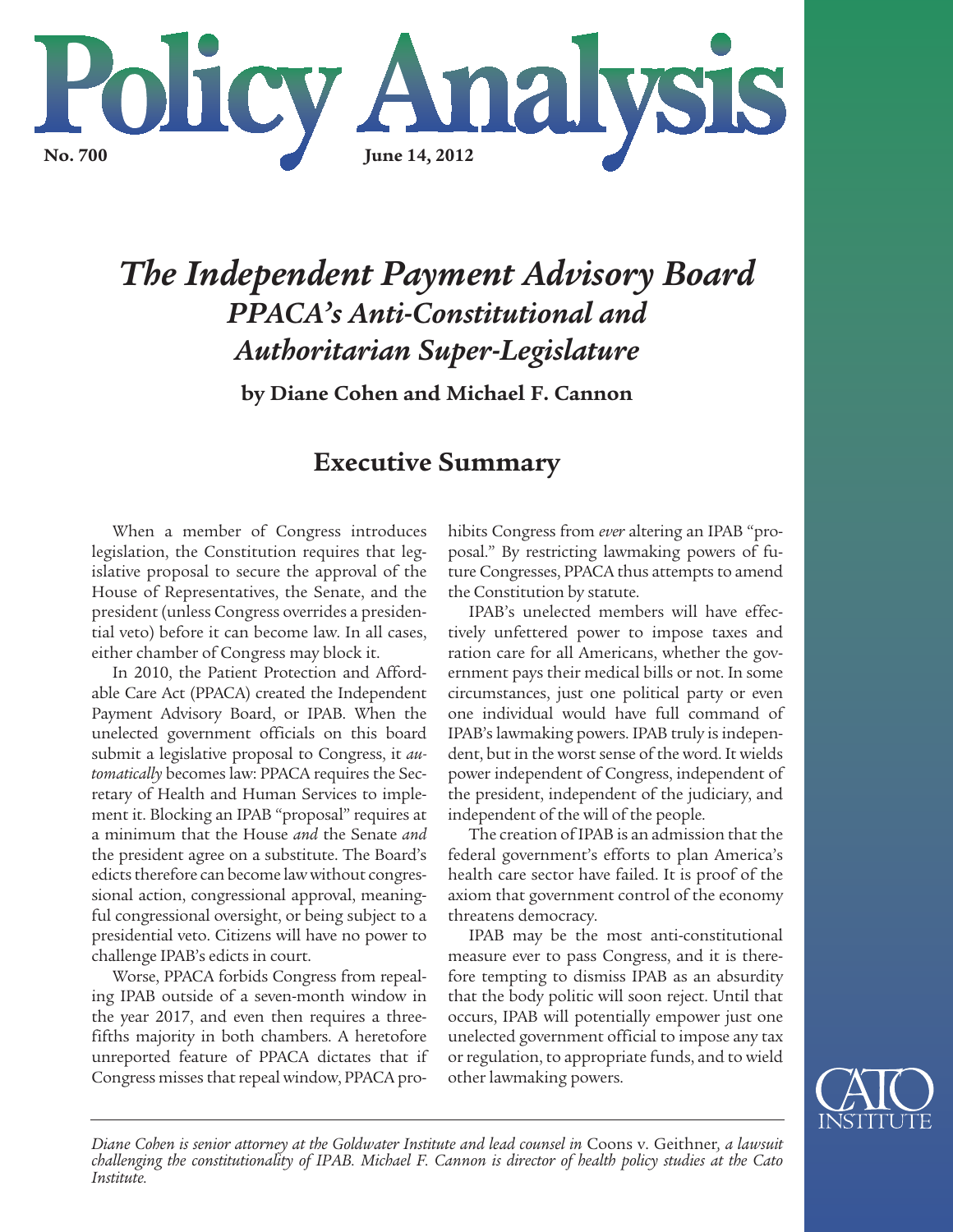**According to defenders of government-run health care, the problem is not government, but** *democratic* **government.**

## **Introduction**

Decades of centralized economic planning, through the federal Medicare program and other government interventions, have led to excessive health care spending in the United States and suppressed the quality of medical care.<sup>1</sup> For example, Congress has proven incapable of containing wasteful Medicare spending. Medicare purchases medical care on behalf of 46 million elderly and disabled U.S. residents<sup>2</sup> and is placing enormous strain on the federal budget.<sup>3</sup> Annual Medicare spending is currently \$555 billion,<sup>4</sup> and the best evidence suggests that one-third of Medicare spending is pure waste.<sup>5</sup> Yet Medicare spending per enrollee typically grows at an unsustainable 2.5 percentage points faster than U.S. gross domestic product (GDP), to say nothing of growth in enrollment.<sup>6</sup>

Even Medicare's defenders acknowledge it penalizes high-quality care and encourages low-quality care. Peter Orszag, former director of the federal Office of Management and Budget under President Barack Obama, notes that Medicare literally encourages unnecessary hospital readmissions by penalizing hospitals if they deliver high-quality care that reduces readmissions:

Reimbursement from Medicare is still primarily based on how many services hospitals perform rather than on how well they care for patients, so hospitals are often financially penalized for improving value and quality. The Mount Sinai [Medical Center] program to reduce readmissions, for example, is costly for the hospital both because of the extra expense of running it and because fewer readmissions means less revenue. Ken Davis, the president and chief executive officer of Mount Sinai, says the hospital won't be able to afford continuing the successful program if [Medicare's] financial incentives remain so skewed against it. $<sup>7</sup>$ </sup>

As the largest purchaser of medical care in the nation, Medicare's perverse incentives shape the delivery of care to all Americans, even those with private health insurance.

These and other government failures seem impervious to reform. Medicare spending grows uncontrollably because, as one journalist puts it, "Congress has a record of ignoring or voting down many proposals to save money in Medicare."8 According to Orszag and many other defenders of government-run health care, the fault is not in government itself, but in the fact that government is too accountable to the people.<sup>9</sup> The problem is not government, but *democratic* government.

#### **"Enter the Platonic Guardians"**<sup>10</sup>

In March 2010, Congress and President Obama enacted the Patient Protection and Affordable Care Act (PPACA, or "the Act"), which attempts to sidestep the obstacles the U.S. Constitution puts in the way of government officials seeking to direct the economy's health care sector. The Act authorizes approximately \$1 trillion of new federal entitlement spending. Congress financed roughly half of this new spending through provisions designed to reduce the projected growth in Medicare spending, including cuts in payments to health care providers that serve Medicare enrollees.

Since Congress frequently rescinds such cuts under political pressure from providers and Medicare enrollees, Obama, Orszag, and others prevailed on Congress to create a new government agency called the Independent Payment Advisory Board, or IPAB. The Act authorizes IPAB to cut Medicare payments even further than PPACA itself does. More importantly, Congress designed IPAB so that its decisions would automatically take effect, even in the face of popular resistance that would prevent Congress itself from enacting the same measures. Orszag describes IPAB as an attempt "to take some of the politics out" of government direction of the health care sector. $^{11}$ 

Instead, IPAB is an admission that gov-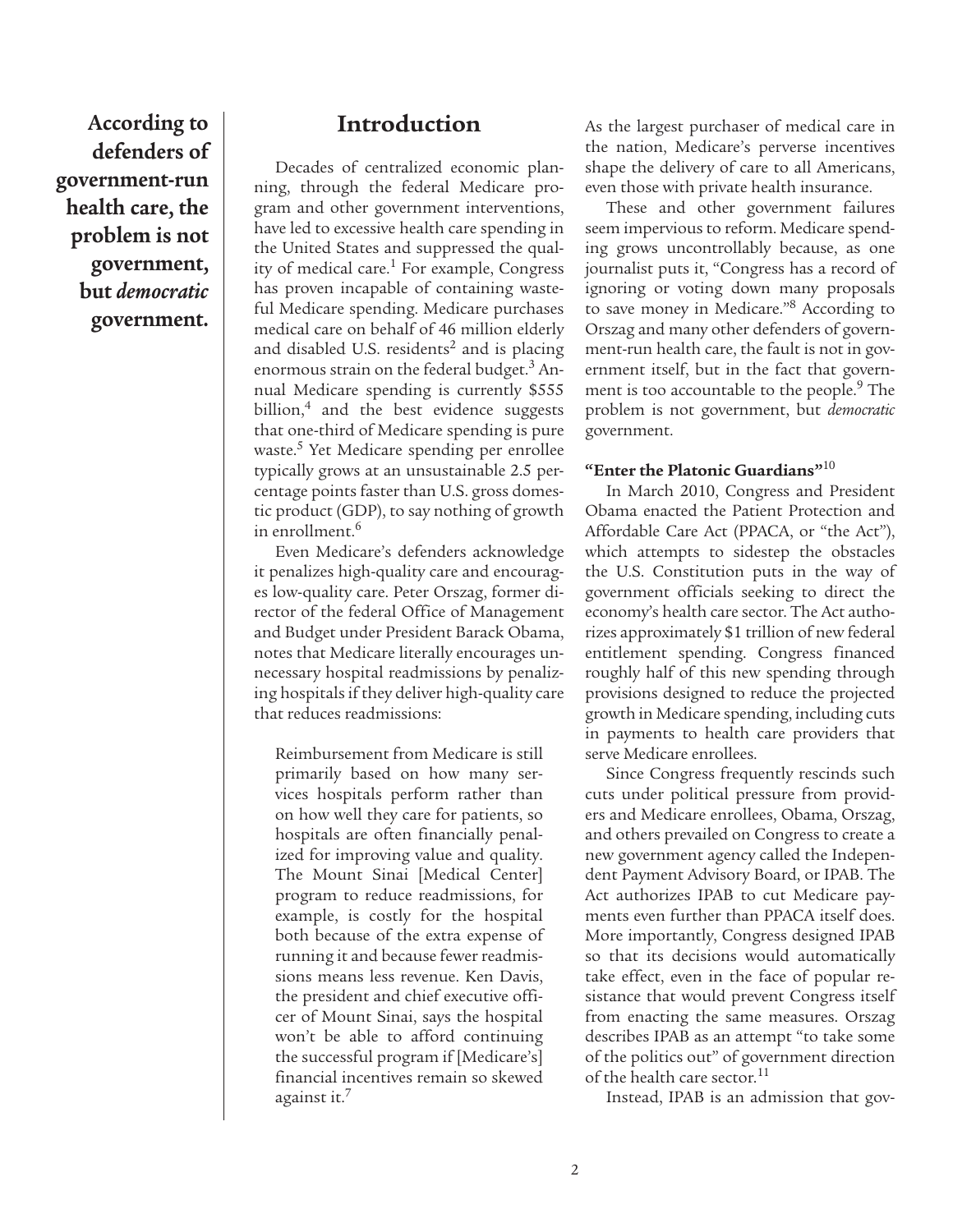ernment has badly mismanaged health care. It's also an effort to solve that problem by giving unfettered power to unelected government officials. The Act literally bypasses the constitutionally prescribed manner by which proposed legislation becomes law, the separation of powers between the executive and legislative branches, and the related checks and balances between those branches. The Act empowers IPAB's unelected government officials to propose legislation that can become law without congressional action, meaningful congressional oversight, and without being subject to a presidential veto, administrative review, or judicial review. The Act even attempts to prevent future Congresses from repealing IPAB.

The Independent Payment Advisory Board is worse than unconstitutional—it is *anti*constitutional. Congress's legislative powers do not include the power to alter the constitutional procedure required for the passage of laws. Nor does it include the power to entrench legislation by preventing it from being altered by future Congresses.

## **IPAB's Structure**

When fully empanelled, IPAB will consist of 15 voting members appointed by the president and confirmed by the Senate.<sup>12</sup> Board members may nominally serve up to two consecutive six-year terms. If a board member reaches the end of his term and the president declines to appoint (or the Senate fails to confirm) a successor, however, he may serve indefinitely.<sup>13</sup> Board members will be executive-branch employees, with each earning upward of  $$165,000$  per year.<sup>14</sup> PPACA automatically funds IPAB in perpetuity, with an initial budget of \$15 million.<sup>15</sup>

PPACA does not require the board to be bipartisan, as is required for most other independent agencies.<sup>16</sup> The president could therefore use his power to make recess appointments to stack the board entirely with members of his own party.<sup>17</sup> If recent history is any guide, the president could even make "recess" appointments while the Senate is not in recess.<sup>18</sup>

#### **An Economic Dictator**

In some circumstances, PPACA vests IPAB's vast powers in the hands of just a few unelected government officials. Though the Act allows as many as 15 voting board members, the board may conduct business whenever half of its appointed members are present, and may act upon a majority vote by all members present.<sup>19</sup> When there are no vacancies, therefore, the board will reach a quorum whenever as few as eight members gather, and any five members could wield IPAB's considerable powers. When vacancies do exist—before the president and the Senate put the initial 15 members in place, or when board members resign or die in office—an even smaller cadre of unelected officials could wield the full range of the board's powers.

In some cases, PPACA vests IPAB's powers in just one individual. If there are 14 vacancies on the board, the Act allows the sole appointed member to constitute a quorum, conduct official business, and issue "proposals." The greater danger, then, is not that a president might pack the board with multiple party loyalists, but that he might appoint only one. Or none: if the president fails to appoint any board members (or the Senate fails to confirm the president's appointments, or a majority of the board cannot agree a proposal) the Act authorizes the Secretary of Health and Human Services to exercise the board's powers unilaterally. These powers include the ability to appropriate funds to her own department to administer her own directives (see Box 1).

### **IPAB's Mission**

IPAB's stated mission is to prevent perenrollee Medicare spending from growing faster than a specified target rate. Through 2017, that rate will be the average of medical inflation and overall inflation. Beginning in 2018, it will be the rate of growth of **IPAB is an admission that government has badly mismanaged health care and an effort to solve that problem by giving unfettered power to unelected government officials.**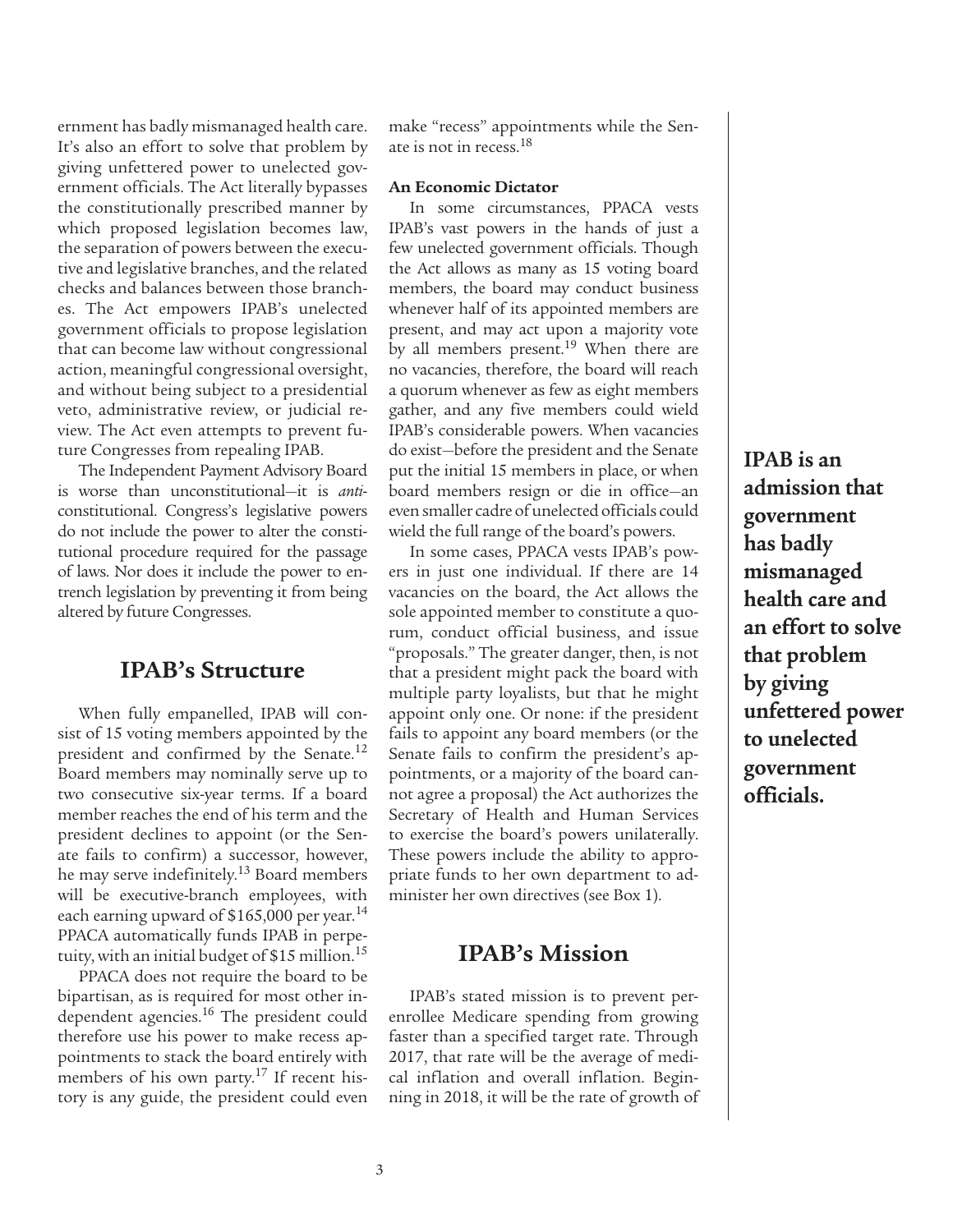# **1. IPAB Gives HHS the Power of the Purse**

In certain circumstances, PPACA grants the Secretary of Health and Human Services the power to appropriate funds to that department, and empowers either the president or a minority of the Senate to trigger that grant of power. The Act requires that every IPAB proposal "shall include recommendations with respect to administrative funding for the Secretary to carry out the recommendations contained in the proposal," and "shall include . . . a legislative proposal that implements the recommendations."<sup>20</sup> Absent congressional action, that "legislative proposal" becomes law. The act then transfers that appropriations power to the Secretary under certain circumstances:

If . . . the Board is required, but fails, to submit a proposal to Congress and the President by the deadline . . . the Secretary shall develop a detailed and specific proposal that satisfies the requirements of subparagraphs (A) [i.e., the power to appropriate funds to the Secretary] . . . and contains the information required paragraph (3)(B) [including the "legislative proposal that implements" those appropriations]).<sup>21</sup>

As noted nearby, the president could give the Secretary that power simply by refusing to appoint any IPAB members. A minority of the U.S. Senate could also do so by refusing to end debate on the confirmation of IPAB nominees.

the economy per capita plus one percentage point.

Whenever the federal government projects that per-enrollee spending in traditional Medicare (Parts A, B, and D) will grow faster than that target growth rate, IPAB must make, by January 15 of the preceding year, a "detailed and specific" "legislative proposal" that is "related to the Medicare program."<sup>22</sup> The Act requires the board to issue a "proposal" every year with only two exceptions: (1) when projected Medicare spending is less than its target growth rate, or (2) when medical inflation is less than overall inflation.23 The Act requires that those proposals "shall . . . result in a net reduction in total Medicare program spending . . . that is *at least equal* to the applicable savings target."<sup>24</sup> The savings target is generally 1.5 percent of total Medicare spending, but this is a minimum. The Board may "propose" even greater reductions in projected Medicare expenditures.<sup>25</sup>

If historical trends persist, IPAB will likely issue a proposal every year. Per-enrollee Medicare spending has historically grown an average of 2.6 percentage points faster than per capita GDP.26 The Obama administration claims IPAB might not issue any proposals at all, because the Congressional Budget Office projects that "the rate of growth in Medicare spending per beneficiary [will] remain below the levels at which the IPAB will be required to intervene to reduce Medicare spending" through  $2021.^{27}$ Nevertheless, Congress appropriated \$15 million per year for IPAB in perpetuity, reflecting Congress' presumption that IPAB will act; the relevant projections will change from year to year; and those projections rest on the dishonest accounting required by the Act.<sup>28</sup> Moreover, the Congressional Budget Office projects that IPAB will begin issuing proposals after 2021.<sup>29</sup> Supporters further claim that IPAB may not issue a single proposal, because the mere threat of IPAB acting could motivate Congress to restrain Medicare spending. However, as we explain below, the Constitution does not grant Congress either the authority to endow an agency with IPAB's vast lawmaking powers,

**In certain circumstances, PPACA grants the Secretary of Health and Human Services the power to appropriate funds to that department.**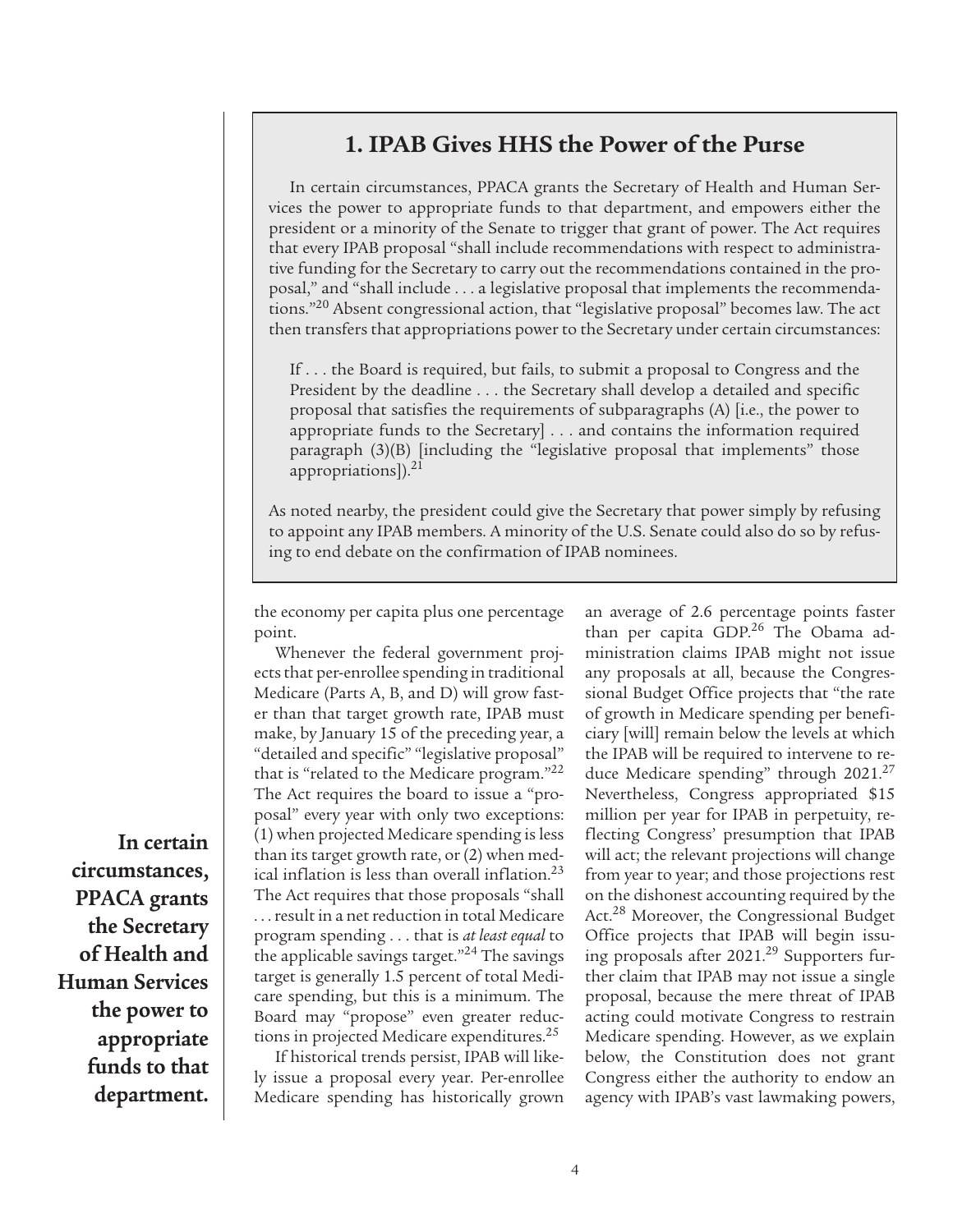or the authority to bind future Congresses. Both components of this strategy—creating IPAB, and using it to force future Congresses to act—are therefore unconstitutional. The Constitution is not a hostage that one Congress can threaten to shoot in order to control the behavior of future Congresses.

### **IPAB's Powers**

The Independent Payment Advisory Board faces almost no limitations on its power to limit Medicare spending, reallocate Medicare spending, or regulate health care broadly. Beginning in 2015, PPACA gives IPAB the power to impose price controls and other regulations, to impose taxes (see Box 2), and—despite disclaimers to the contrary—to ration care for all Americans, whether the government pays their medical bills or not.

PPACA explicitly authorizes IPAB to cut Medicare payments to health care providers and private insurers participating in Medicare (including private drug plans), and to restructure the terms of Medicare payments from "fee for service" payment (where providers profit from providing more services) to "capitated" payments (where providers profit by providing fewer services) or some hybrid.30 Yet IPAB's powers go further.

IPAB's defenders note that PPACA explicitly prohibits IPAB's proposals from directly rationing health care, raising certain Medicare revenues, increasing Medicare beneficiary cost sharing, restricting Medicare benefits, or modifying Medicare eligibility criteria.<sup>31</sup> These restrictions, however, are not what they seem.

First, by carving out a discrete list of limitations on the board's delegated powers, the Act implicitly gives IPAB otherwise unlimited power to exercise any enumerated congressional power with respect to any governmental body, industry, property, product, person, service, or activity. Aside from these limitations, nothing in the Act prevents IPAB from proposing any kind or magnitude of regulation or tax that is within the power of Congress to enact (see Box 2). Nor does PPACA preclude IPAB from proposing the appropriation of federal funds or the imposition of conditions on the receipt of such funds. The Board could propose, for instance, to require states to implement federal laws or to enact new state laws in order to receive federal funding. The Board need only demonstrate that its proposals and recommendations relate to Medicare in some undefined way.32

Second, the explicit restrictions that PPACA imposes on IPAB's proposals are illusory. For example, while the Act prohibits IPAB from rationing care, the Act does not define rationing. It instead leaves that task to IPAB and the Secretary of Health and Human Services and shields their definition from any meaningful review (see below). If IPAB and the Secretary adopt a narrow definition of rationing—say, that rationing only occurs when Medicare flatly refuses to pay for a given service—then IPAB could deny access to care as it sees fit simply by setting Medicare's prices for certain treatments and procedures so low that no providers will offer them. This is hardly an abstraction. Under current law, by the end of the century Medicare's prices for hospital and physician services will fall from roughly 66 percent and 80 percent of what private insurers pay (respectively) to roughly one-third of what private insurers pay.33 These current-law price controls could result in "a serious decline in the availability and/or quality of health services for Medicare beneficiaries," according to Medicare's actuaries.<sup>34</sup> As many as 15 percent of hospitals "might end their participation in the program" before the end of the decade.<sup>35</sup> (For further discussion, see Box 2.) As discussed below, IPAB can impose such rationing measures even when Congress would not approve them and would otherwise rescind them.

# **IPAB's Scope**

The Independent Payment Advisory

**IPAB can raise taxes as surely as it can alter Medicare payments.**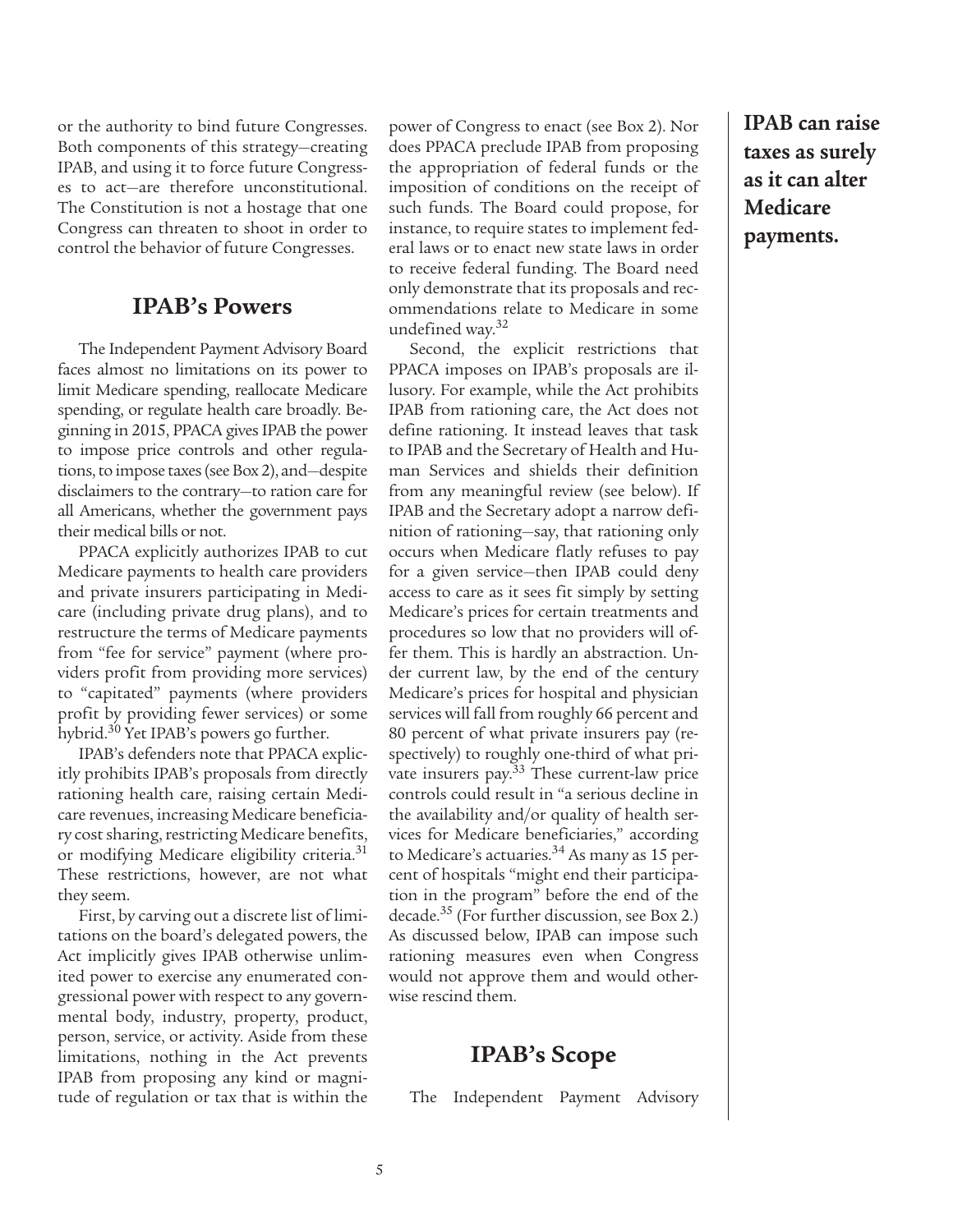### **2. Can IPAB Tax?**

IPAB's poorly constrained legislative powers raise a troubling question: could IPAB increase taxes? The answer is yes.

PPACA states that IPAB's proposals "shall not include any recommendation to ration health care, raise revenues or Medicare beneficiary premiums under section 1818, 1818A, or 1839, increase Medicare beneficiary cost-sharing (including deductibles, coinsurance, and copayments), or otherwise restrict benefits or modify eligibility criteria."36 Rather than a flat prohibition on raising revenue, this restriction appears only to prevent IPAB from proposing to increase revenues under those specific sections of the Social Security Act, which cover premium revenue under Medicare Parts A and B. Even if IPAB were subject to judicial review, federal courts likely would defer to IPAB's and the Secretary's permissive interpretation of that language. $37$  But PPACA specifically states that the Secretary's implementation of IPAB's proposals is not judicially reviewable.

Yet assume, for the sake of argument, that this language does prohibit IPAB from proposing higher Medicare premiums, or an increase in the Medicare payroll tax, or a tax on Medicare-participating providers (on the theory that it would reduce Medicare spending), or any other tax. What if IPAB proposed one of these revenue enhancements anyway? What would stop it from becoming law? Put differently, is there an enforcement mechanism behind PPACA's prohibition on such proposals?

There is not. The Act exempts the Secretary's implementation of IPAB proposals from administrative and judicial review, so no one could sue to block it. The president could not shelve it, because IPAB submits its proposals directly to Congress. If the Secretary submits a proposal in IPAB's stead, PPACA requires the president to submit the proposal directly to Congress. The Act allows Congress and the president to block that tax increase by offering a substitute or by mustering a three-fifths majority in the Senate—but that merely shows that IPAB's tax increases and spending cuts are on an equal footing.38 If Congress and the president fail to reject IPAB's tax increase or to enact on a substitute, the Act requires the Secretary to implement it, with the help of funds that IPAB may itself appropriate.

Indeed, to enforce PPACA's prohibition on IPAB increasing taxes, the president or Congress would have to violate PPACA. If the president refused to submit IPAB's tax increase to Congress, or Congress and the president enacted a law with less than a threefifths majority in the Senate that simply blocked the tax increase, or if a federal court chose to review the tax increase and struck it down, or if the Secretary chose (possibly at the president's direction) not to implement it, then those government officials would be violating the law by ignoring the various statutory rules protecting IPAB's proposals.

Consider another implication of the potential claim that federal officials can ignore the rules protecting IPAB proposals whenever they determine, in their judgment, that IPAB has violated limitations on its own powers. If that were true, then those officials could also block *each and every* IPAB proposal merely by declaring that, in their judgment, the proposal achieves savings by limiting Medicare enrollees' access to care, and therefore violates the prohibition on IPAB rationing care. If Congress and the courts can block an IPAB tax, in other words, then they can block any IPAB proposal. That is inconsistent with the clear meaning and intent of IPAB's authorizing statute.

IPAB can raise taxes as surely as it can alter Medicare payments. The Act creates an unaccountable lawmaking body, and leaves elected officials with little to stop it.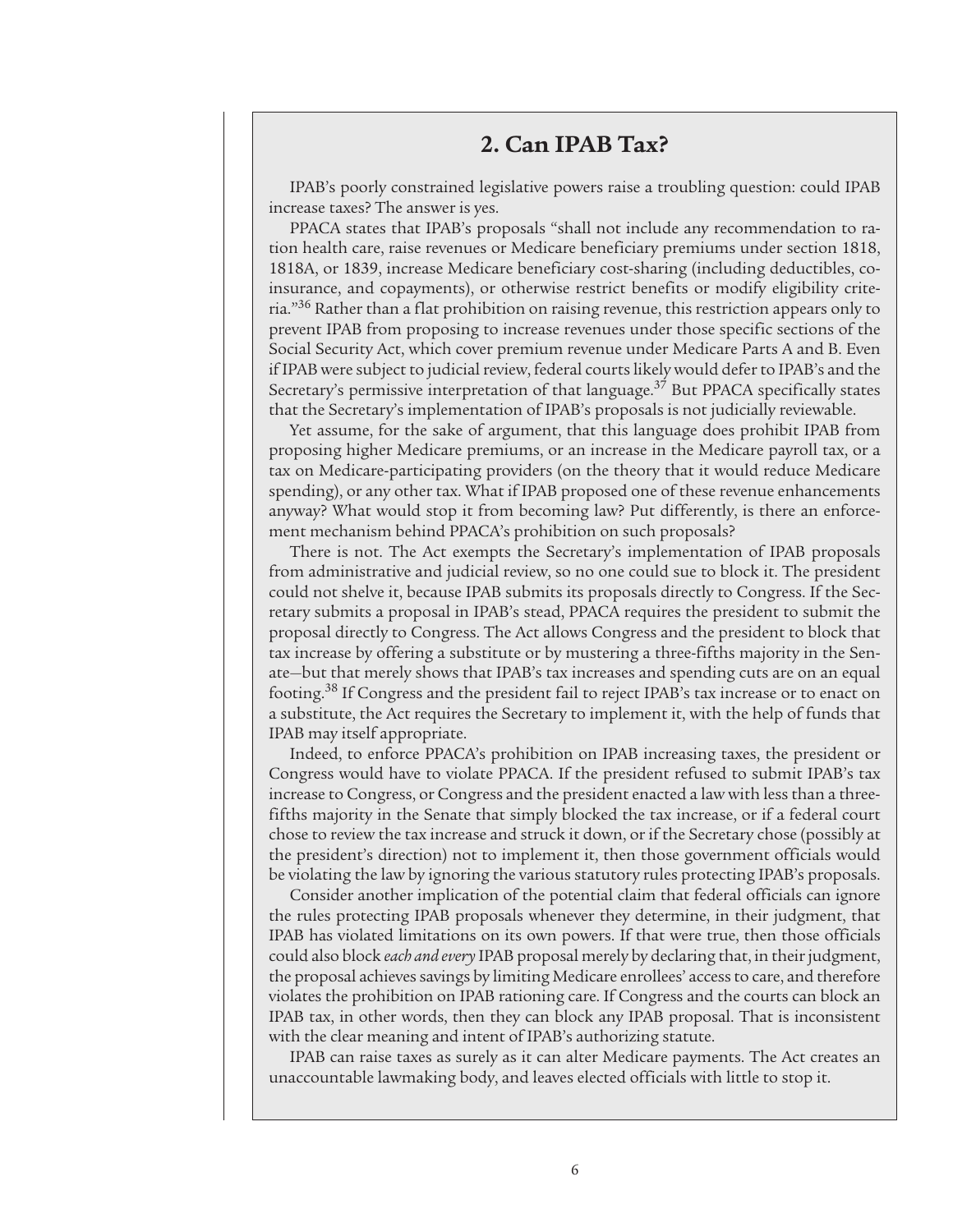Board's defenders typically speak of the Board as if it will only affect the Medicare program.39 On the contrary, IPAB will have the power to ration or reorganize care even for those who are not enrolled in government programs. The Act grants IPAB the power to regulate non-federal health care programs and private health care and health insurance markets, so long as such action is "related to the Medicare program," "improv[es] health care outcomes," and serves IPAB's other stated goals.40 IPAB's ability to regulate private health care markets comes from the sweeping powers discussed above. Numerous provisions of the Act show this was also the clear intent of IPAB's architects.

First, IPAB has a statutory obligation to "coordinate" its proposals and recommendations with studies of private markets and non-federal delivery systems.<sup>41</sup> For example, the Act requires IPAB to produce a "public report" containing "standardized information on system-wide health care costs, patient access to care, utilization, and qualityof-care that allows for comparison by region, types of services, types of providers, and both private payers and the program under this title."42 The Act requires IPAB to include in its reports "[a]ny other areas that the Board determines affect overall spending and quality of care in the private sector."<sup>43</sup> The Act then requires IPAB to rely on these reports when formulating its proposals.<sup>44</sup>

Second, PPACA requires IPAB to submit to Congress and the president recommendations to "slow the growth in national health expenditures" and "Non-Federal Health Care Programs."45 These include recommendations that may "require legislation to be enacted by Congress in order to be implemented" or that may "require legislation to be enacted by State or local governments in order to be implemented."46

Third, PPACA presumes that IPAB's proposals will include areas of the health care sector that lie beyond the Senate Finance Committee's jurisdiction, which encompasses Medicare, Medicaid, the State Children's Health Insurance Program, and even the tax treatment of private health insurance and medical expenses. The Act alters Senate rules so that, when considering an IPAB legislative proposal, the Senate Finance Committee may approve legislative matters outside the committee's jurisdiction "if that matter is relevant" to an IPAB proposal.<sup>47</sup> If the requirement that IPAB proposals be related to the Medicare program meant that they would be confined to the Medicare program or even confined to the Finance Committee's jurisdiction, then it would be unnecessary to alter this Senate rule. This language instead indicates IPAB's proposals will affect matters outside of Medicare, and even outside the Finance Committee's expansive jurisdiction.

Fourth and most importantly, the Act provides that if the Medicare actuaries project that the growth rate of national health expenditures will exceed that of per-enrollee Medicare spending, IPAB's "proposal shall be designed to help reduce the growth rate [of national health expenditures] while maintaining or enhancing beneficiary access to quality care under [Medicare]."48 This is a clear mandate to reduce both government and private-sector health care spending. Indeed, the simplest way to reduce overall health care spending while maintaining access to care for Medicare enrollees is to limit spending on patients outside of Medicare.

PPACA's authors had originally named IPAB the Independent *Medicare* Advisory Board. The reconciliation bill that amended PPACA changed the name to the Independent *Payment* Advisory Board, suggesting the law's authors made a deliberate choice to grant IPAB the power to regulate beyond Medicare.<sup>49</sup> Timothy Jost, a leading expert on and defender of PPACA, has written that it may not be possible to curb Medicare expenditures without addressing private expenditures, and that the board is likely to end up setting prices for all medical services.<sup>50</sup>

# **A New Legislative Process**

IPAB's proposals are not mere propos-

**IPAB will have the power to ration care even for those who are not enrolled in government programs.**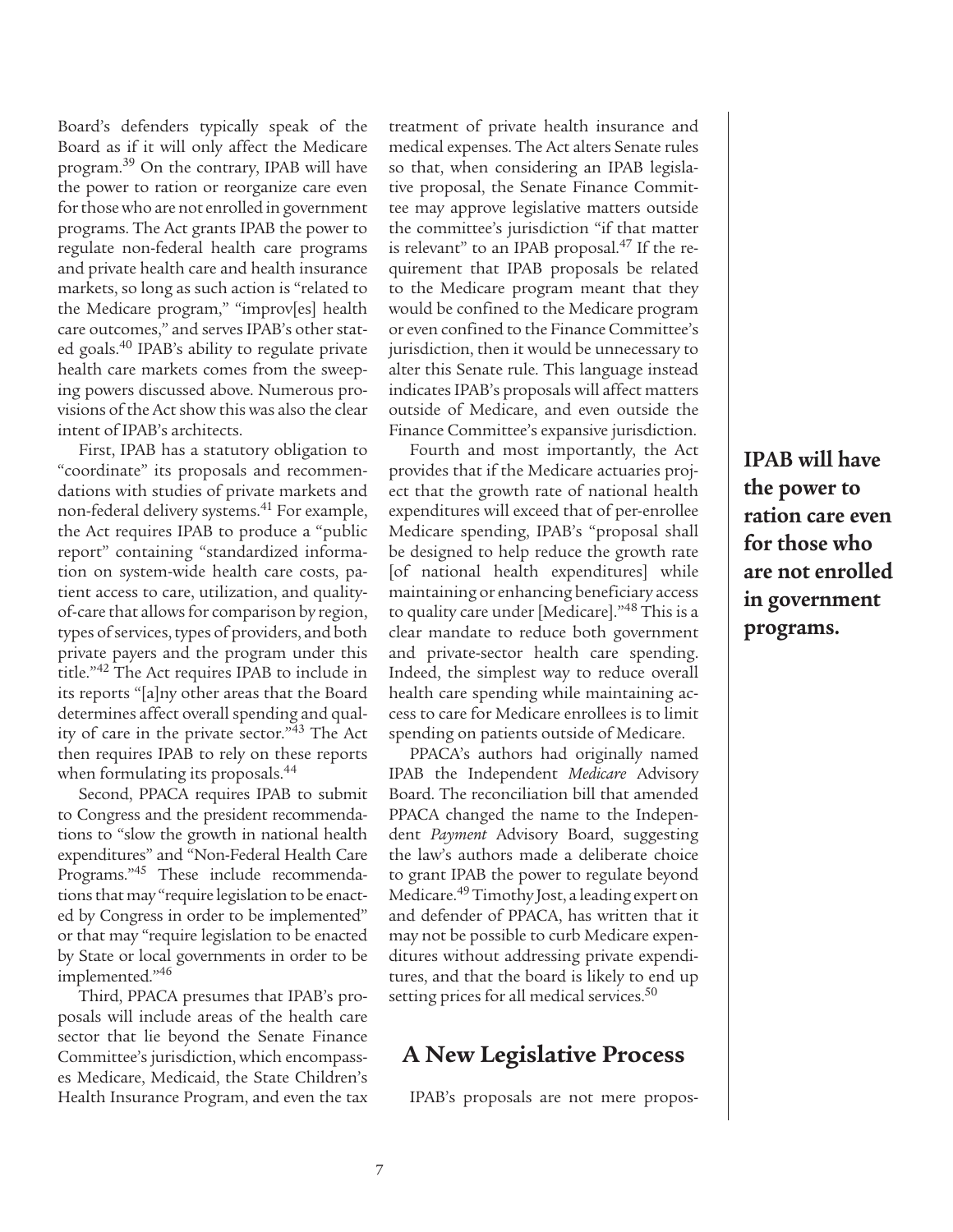als. Orszag, who is perhaps the foremost advocate of IPAB, explains that the Act vests IPAB with "an enormous amount of potential power"51—in effect, the unilateral power to make law:

President Obama fought hard for IPAB, over strong opposition from Congress, which saw the board as *usurping its power*. When IPAB starts up in 2014, it will comprise an independent panel of medical experts charged with devising changes to Medicare's payment system. In each year that Medicare's per capita costs exceed a certain threshold, IPAB will be responsible for making proposals to reduce this projected cost growth to the specified threshold. The policies will then take effect automatically unless Congress specifically passes legislation blocking them and the president signs that legislation. In other words, the default is that [IPAB's] policies . . . will take effect.<sup>52</sup>

Orszag notes that thanks to IPAB, "the default is now switched in a very important way."53 The default has indeed shifted so significantly that it is misleading to call IPAB's edicts "proposals."

IPAB's proposals will have force of law. The reasons for this are twofold. First, PPA-CA requires the Secretary of Health and Human Services to implement them. Second, it severely restricts Congress' ability to block their implementation by rejecting them or offering a substitute proposal. These provisions will effectively make IPAB's proposals law without the approval of Congress or the signature of the president.<sup>54</sup>

#### **Lack of Checks and Balances**

Anticipating that voters would resist having 15 unelected officials ration care to 300 million Americans, PPACA's authors included several provisions designed to prevent future Congresses, presidents, and courts from blocking IPAB's proposals.

These provisions have the effect of insulating IPAB from any meaningful accountability to the people whose lives its decisions will affect.

First, PPACA exempts the development of the board's proposals from the administrative rulemaking requirements that Congress imposes on other executive-branch agencies.<sup>55</sup> Such requirements are essential to representative government because they are the only way the public can provide input, data, and analysis on whether an agency should reject, approve, or modify a proposed regulation. Congress passed the Administrative Procedures Act for this very purpose.<sup>56</sup> However, PPACA does not require IPAB to hold hearings, take testimony, or receive evidence from the public.<sup>57</sup>

Second, PPACA authorizes IPAB to submit its proposals directly to Congress in a "legislative proposal." When the Secretary develops a proposal in IPAB's stead, PPACA states the president "shall within 2 days submit such proposal to Congress."58 This requirement restricts the president's authority under the Constitution's Recommendations Clause, which states the president may "recommend to [Congress's] Consideration such Measures as he shall judge necessary and expedient."<sup>59</sup> For example, in 2009, President Obama invoked the Recommendations Clause with regard to provisions of the Omnibus Appropriations Act:

Several provisions of the Act . . . effectively purport to require me and other executive officers to submit budget requests to Congress in particular forms. Because the Constitution gives the President the discretion to recommend only 'such Measures as he shall judge necessary and expedient' . . . I shall treat these directions as precatory.60

PPACA unconstitutionally attempts to deny the president his constitutional prerogative to use his own discretion as to what measures he submits to Congress.

**PPACA does not require IPAB to hold hearings, take testimony, or receive evidence from the public.**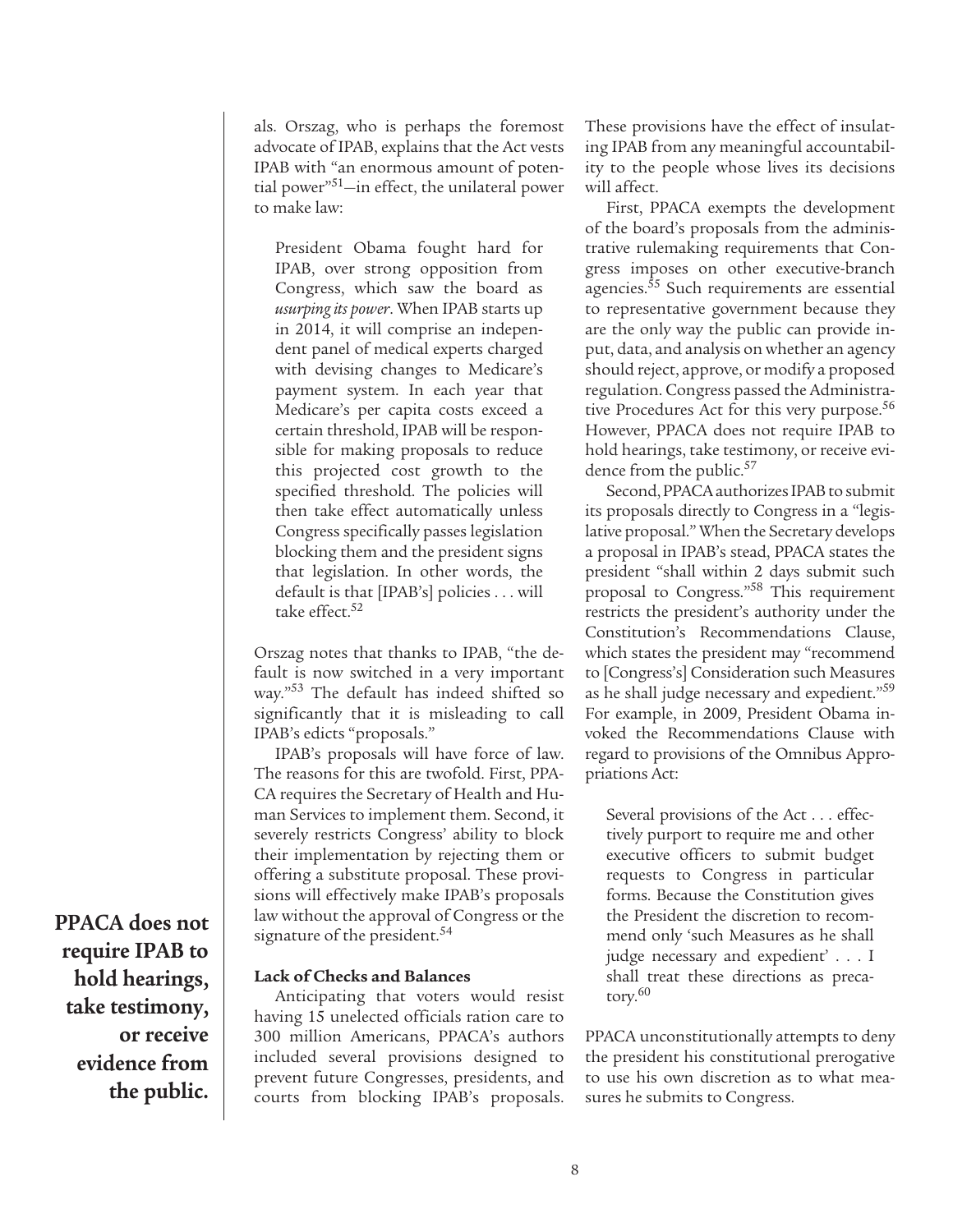Third, once a legislative proposal arrives in Congress, the Act protects it by codifying changes to the Senate's parliamentary rules that limit the ability of the Senate—and thereby the House of Representatives, which must reach agreement with the Senate—to modify or reject the proposal before it automatically becomes law. These statutorily entrenched parliamentary rules include, but are not limited to, the following:

**●** The Act imposes parliamentary rules that limit each chamber's ability to make any changes to a legislative

proposal that would result in greater Medicare spending.<sup>61</sup> To prevent an IPAB proposal from becoming law, then, Congress must offer a substitute piece of legislation that achieves the same budgetary result.

**●** The Act requires a three-fifths vote of all of the members of the Senate to waive the foregoing Senate rules.<sup>62</sup>

If Congress and the president do not enact a substitute that reaches the same budgetary result, or waive the foregoing rules with a three-fifths majority in the Senate, then

# **3. In 2020, Congress Loses All Power to Control IPAB**

PPACA requires the Secretary of Health and Human Services to enact all IPAB proposals with only three exceptions. The first exception is that the Secretary shall not implement proposals issued before the year 2020 if Congress supersedes them, which requires Congress either to enact an equivalent substitute or to muster a three-fifths majority in the Senate to block a proposal.<sup>63</sup>

The second is that the Secretary shall not implement any IPAB proposal after the year 2019 if Congress repeals IPAB in 2017 through the highly restrictive process described below. If, however, Congress fails to repeal IPAB through that process, this exception prevents Congress from rejecting or altering any IPAB proposal after 2019. The Act clearly states that the Secretary must implement IPAB proposals issued after 2019, unless Congress both repealed IPAB in 2017 and supersedes the proposal at hand.<sup>64</sup> That structure may appear odd, in that it seems to imply that after 2020, a board that Congress has already repealed might nevertheless issue a proposal for Congress to supersede. The structure of this exception makes more sense, however, in the light of IPAB's overarching purpose. If Congress fails to repeal IPAB through the prescribed process, then Congress loses its ability to alter or reject IPAB proposals, and the Secretary must implement all such proposals. This plain-meaning interpretation of the statute is consistent with PPACA's goal of limiting Congress' ability to interfere with IPAB's lawmaking powers.

The combined effect of these first two exceptions is that Congress may amend or reject IPAB proposals, subject to stringent limitations, but only from 2015 through 2019. If Congress fails to repeal IPAB in 2017, then after 2019, IPAB may legislate without any congressional interference. The Secretary must implement all IPAB proposals as written, subject to the third exception, below.

The third exception applies in 2019 and thereafter. The Act directs the Secretary not to implement an IPAB proposal if the chief Medicare actuary projects the growth rate of per capita national health expenditures will exceed the growth rate of per-enrollee Medicare expenditures. This exception may not apply in two consecutive years.<sup>65</sup> In all other cases, the Act requires the Secretary to implement all IPAB proposals.

**After 2019, IPAB may legislate without any congressional interference.**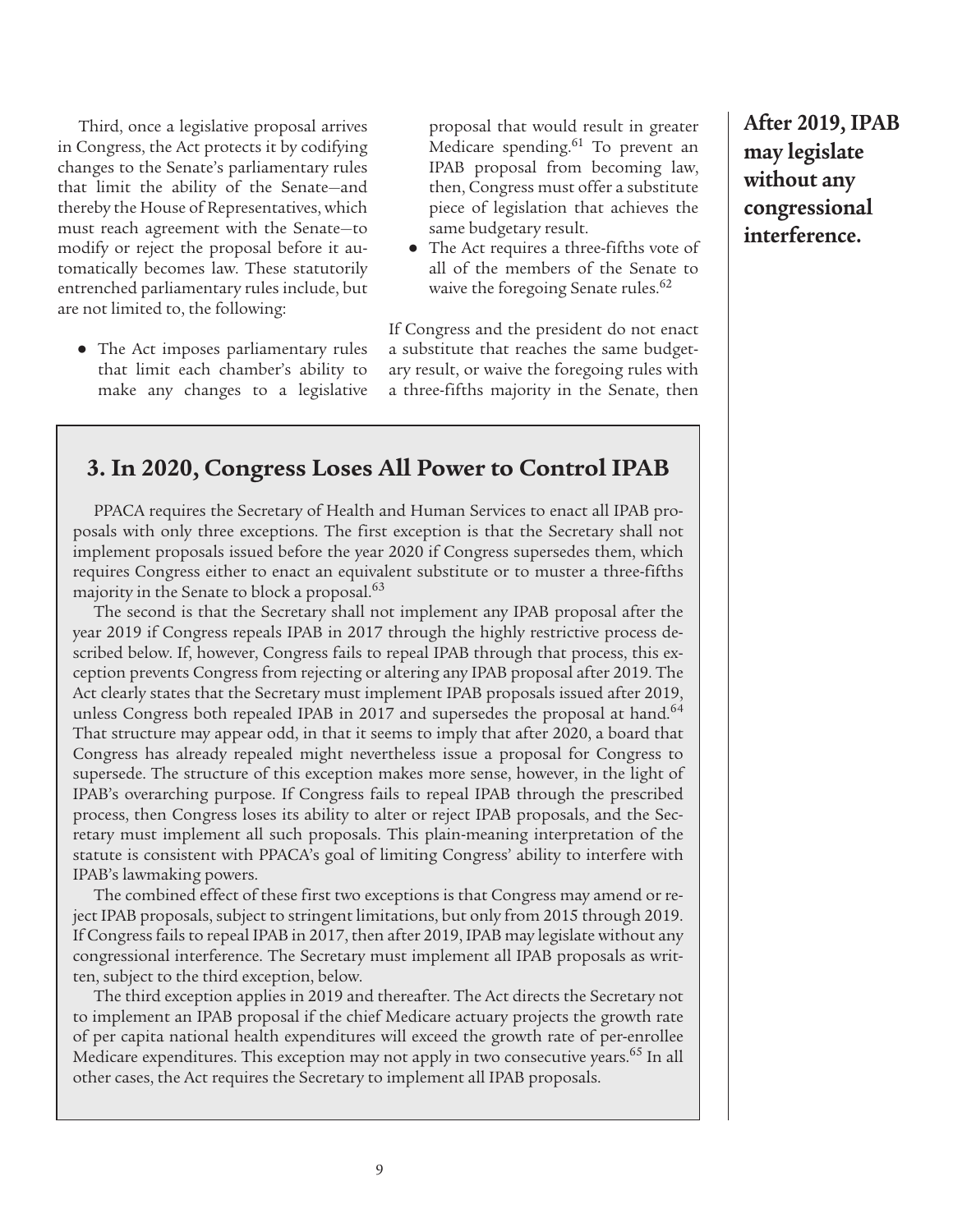IPAB's legislative proposal automatically becomes law, and the Act requires the Secretary of Health and Human Services to implement it.<sup>66</sup>

Worse, if Congress fails to repeal IPAB through the restrictive procedure laid out in the Act, then after 2020, Congress loses the ability even to offer substitutes for IPAB proposals. As explained in Box 3, in that case the Act requires the Secretary to implement IPAB's proposals even if Congress does enact a substitute. To constrain IPAB at all after 2020, Congress must repeal it between January and August in 2017.

Finally, PPACA gives IPAB and the Secretary the sole authority to judge their own actions by prohibiting administrative or judicial review of the Secretary's implementation of an IPAB proposal.<sup>67</sup>

# **Shielding IPAB from the People**

Consistent with their attempts to protect individual IPAB proposals, Congress and President Obama went to extraordinary, unconstitutional, and even absurd lengths to try to protect IPAB from itself being repealed by future Congresses. The Act states that Congress may only repeal IPAB if it follows these precise steps:

- 1.Wait until the year 2017.
- 2.Introduce a specifically worded "Joint Resolution" in the House and Senate between January 1 and February 1.
- 3.Pass that resolution with a three-fifths vote of all members of each chamber by August 15.68

The president must then sign that joint resolution.

Whereas Congress can repeal any other federal statute at any time with just a majority vote in each chamber and the president's signature, under PPACA Congress has only about 15 business days in the year 2017 to propose this joint resolution of repeal. Otherwise, the Act forever precludes repeal. Congress must then pass that resolution with a three-fifths supermajority by August 15, 2017, or the Act forever precludes repeal. Even if a repeal resolution should clear these hurdles, IPAB would retain its power to legislate through January 15, 2018. $^{69}$  If Congress fails to follow these precise steps, then PPACA states the American people's elected representatives may never repeal IPAB, ever.

#### **An Implausible Reinterpretation**

The Obama administration has argued in federal court that the language concerning a repeal resolution merely "establishes *one* way for Congress to repeal the Board *if* Congress wishes the repeal effort to qualify for the expedited procedures established by that provision."<sup>70</sup> That interpretation does not square with the plain meaning or the structure of the statute.

First, the administration ignores the clear language of the Act, which states a "Joint Resolution [Is] Required To Discontinue the Board."<sup>71</sup> Not optional, but required. Only in Washington, D.C., could a statute stating that a "Joint Resolution [Is] Required To Discontinue the Board," mean that a joint resolution is *not* required to discontinue that board.

Second, the anti-repeal provisions cannot plausibly be described as creating an "expedited procedure." While PPACA does exempt a repeal resolution from some of Congress's procedural hurdles, it also sets a higher bar for approval: a three-fifths majority in both chambers. Moreover, those exemptions cannot be invoked until 2017 and would have no force until 2020. (Box 4 explains the differences between "fast track" congressional rules, and the rules protecting IPAB.) Only in Washington could a provision that prevents Congress from introducing a resolution for seven years, and then prevents that resolution from taking effect for an additional three years, be described as an "expedited" procedure.

Third, the structure of PPACA clearly shows it attempts to deny Congress the

**If Congress fails to follow these precise steps, then PPACA states the American people's elected representatives may never repeal IPAB, ever.**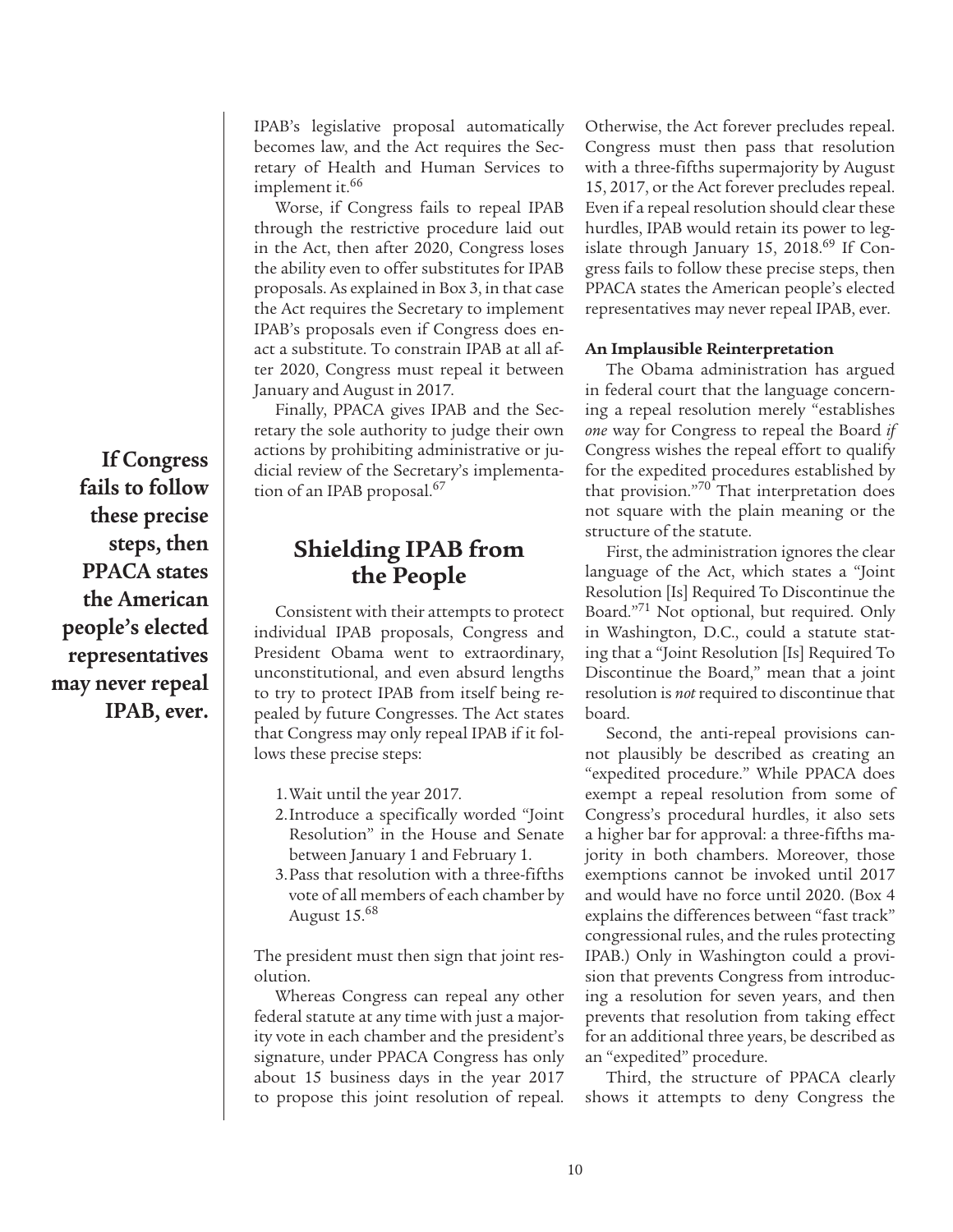# **4. Far Beyond "Fast-Track" Authority**

PPACA's defenders claim that the Act's limitations on Congress's ability to alter and reject IPAB proposals, or to repeal IPAB, are no different from "fast-track authority," where Congress provides for expedited procedures for committee and floor action on specifically defined types of bills or resolutions.<sup>72</sup> The administration defends IPAB by likening it to the Defense Base Closure and Realignment Commission (BRAC)<sup>73</sup> and the Congressional Review Act  $(CRA)$ ,<sup>74</sup> both of which established fast-track procedures for Congress's disapproval of agency regulations.

In reality, neither BRAC nor CRA has anything in common with IPAB in terms of purpose, policy, procedure, or the creation of a lawmaking entity independent from Congress and the courts. Moreover, both the BRAC and CRA statutes included provisions for congressional oversight and constraint, which IPAB lacks.

#### **The Defense Base Closure and Realignment Commission**

Congress established BRAC and charged it with issuing recommendations regarding the closure and realignment of military installations, through what the Supreme Court has described as an "elaborate process."75 BRAC's task did not even begin until after the Secretary of Defense prepared closure and realignment recommendations, based on statutorily set selection criteria, which he established after notice and an opportunity for public comment. Congress required BRAC to hold public hearings and prepare a report on those recommendations before issuing its own recommendations.<sup>76</sup> The president retained the authority to decide whether to submit BRAC's recommendations to Congress. Congress then had the opportunity to enact a resolution to disapprove the recommendations and bar the closures, under normal congressional rules and without any further action.<sup>77</sup> PPACA contains no similar requirements for public input or presidential review of IPAB's proposals before they become law, and it does not permit a simple congressional disapproval. Peter Orszag approvingly notes that Congress and the president will have less power to stop IPAB's proposals than they had to stop BRAC's proposals.78

#### **The Congressional Review Act**

The CRA is also entirely different from IPAB's enabling legislation. The CRA establishes expedited procedures allowing Congress to disapprove agency regulations. While it establishes a fast-track procedure for review of regulations, it does nothing to alter the administrative rulemaking process or judicial review of regulations; nor does it entrench regulations from repeal or amendment; nor does it condition Congress's power to strike down a regulation on Congress enacting a statute that achieves an equivalent result.

The difference in the substance of the two statutes is no less stark. While the CRA protects Congress's lawmaking power from encroachment by the executive branch, IPAB encroaches on that very power.

power to repeal IPAB outside of the "joint resolution" procedure. As explained in Box 3, the Act requires the secretary to implement IPAB proposals with only three exceptions: (1) if, in years prior to 2020, Congress supersedes an IPAB proposal; (2) if, in 2020 and thereafter, Congress has already approved the specifically worded and timelimited joint resolution of repeal *and* supersedes IPAB's proposal; and (3) if, in 2019 **Congress and the president will have less power to stop IPAB's proposals than they had to stop BRAC's proposals.**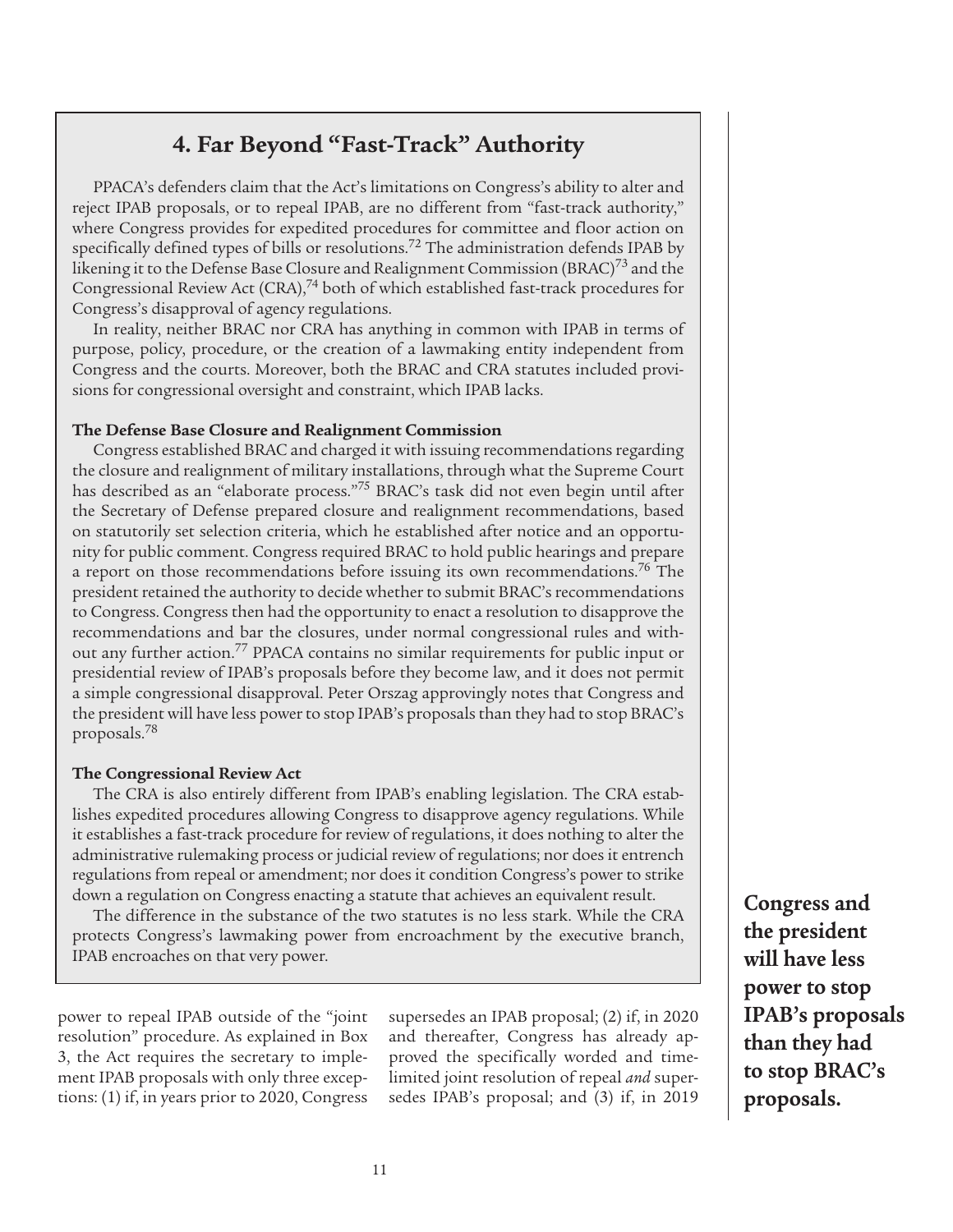**After 2017, Congress could repeal Medicare, but not the board it created to run Medicare. Congress (and the states) could repeal the Bill of Rights. But not IPAB.**

and thereafter, Medicare's actuaries project that national health expenditures will grow more rapidly than per-enrollee Medicare spending.<sup>79</sup> If the Act merely "establishes *one* way for Congress to repeal the Board," then there would have been no need to list the second exception, because *any* method of repeal would relieve the Secretary of her duty to implement IPAB proposals. Alternatively, the Act would have to include a fourth exception explaining that any method of repeal *other than* the specifically worded joint resolution would also relieve the Secretary of this duty. Yet the Act clearly requires the Secretary to implement IPAB proposals unless Congress enacts the specifically worded repeal resolution within the statutory time limits.

The Obama administration's reinterpretation of IPAB's anti-repeal provisions is absurd on its face. Those provisions can have no other meaning than to prohibit Congress from repealing IPAB through any other process. If PPACA's authors had their way, IPAB would be the most unrepealable provision in federal law. After 2017, Congress could repeal Medicare, but not the board it created to run Medicare. Congress (and the states) could repeal the Bill of Rights. But not IPAB.

# **IPAB versus the Constitution**

As the foregoing analysis suggests, IPAB's constitutional infirmities are numerous.

#### **An Unconstitutional Delegation of Legislative Power**

Congress's attempt to delegate its legislative powers to IPAB lies beyond the legislative power that the people delegated to Congress through the U.S. Constitution. Article I, Section 1, of the Constitution states, "All legislative Powers herein granted shall be vested in a Congress of the United States ... "<sup>80</sup> The Supreme Court has explained that Congress may not "abdicate, or . . . transfer

to others, the essential legislative functions with which it is vested."81

The Court has held that, while Congress may create administrative agencies and commissions, it may not yield to another authority the ultimate power to make law. The Supreme Court has indicated that the "true distinction" between legitimate and illegitimate delegations of authority is that an agency may not exercise the power to make law, but may be given the "authority or discretion as to its execution, to be exercised under and in pursuance of the law."82 This is a distinction "of degree,"83 and "varies according to the scope of the power congressionally conferred."84 In other words, the broader the authority conferred on an agency, the more tightly it must be bound by legislative, judicial, or executive oversight, and the more precise and narrow its instructions from Congress must be.

Accordingly, the Supreme Court has held that the legislative power of Congress does not include the power to delegate legislative authority to an executive agency unless Congress provides an "intelligible principle" that constrains the exercise of such authority.<sup>85</sup> This intelligible-principle test is one that examines the totality of the circumstances, "standards, definitions, context, and reference to past administrative practice" in the statute empowering the agency in order to determine whether the agency's decisionmaking is properly guided and confined.86

Congress's unprecedented delegation of legislative power to IPAB fails this test. The Act provides almost no limit on IPAB's legislative powers, and no intelligible standard constraining the exercise of those powers. While the absence of judicial review and rulemaking requirements do not in themselves make IPAB unconstitutional under the intelligible principles test, they are factors the Supreme Court has used to analyze the constitutionality of congressional delegation. In *J. W. Hampton v. United States*, the Court upheld a delegation to the Tariff Commission in part because the agency is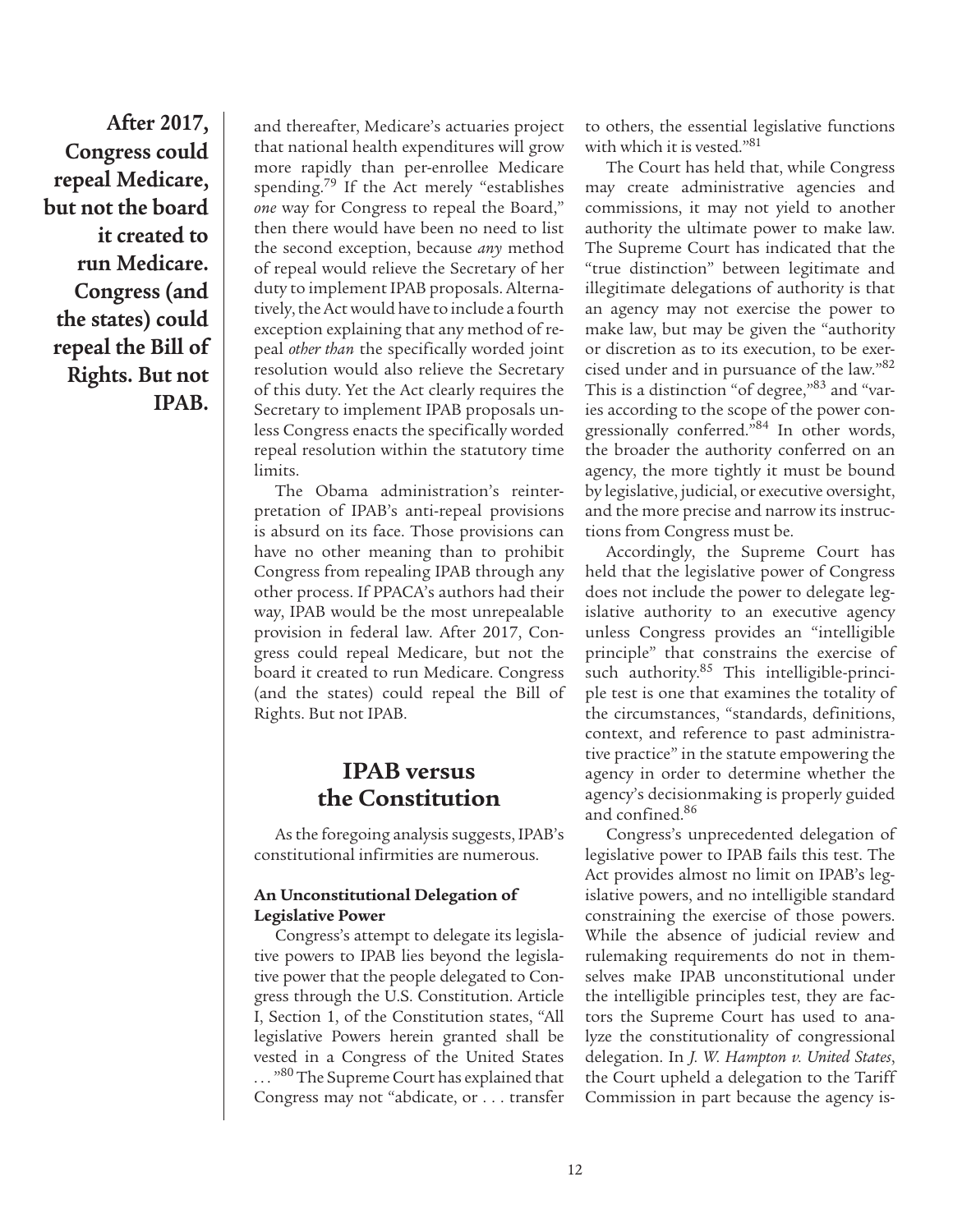sued recommendations only after giving notice and an opportunity to be heard.87 Likewise, in *Mistretta v. United States*, the Court emphasized that the Sentencing Commission engaged in Administrative Procedures Act notice-and-comment rulemaking and was fully accountable to Congress, "which can revoke or amend any or all of the [Commission's] Guidelines as it sees fit either within the 180-day waiting period . . . or at any time."88 The Independent Payment Advisory Board need not engage in noticeand-comment rulemaking, and PPACA constrains Congress's ability to revoke or amend IPAB's edicts.

Not long ago, Supreme Court Justice Antonin Scalia predicted that, unless courts rigorously enforce the constitutional prohibition on delegations of legislative power, Congress could create:

"expert" bodies, insulated from the political process, to which Congress will delegate various portions of its lawmaking responsibility. How tempting to create an expert Medical Commission (mostly M.D.s, with perhaps a few Ph.D.s in moral philosophy) to dispose of such thorny, "no-win" political issues as the withholding of life-support systems in federally funded hospitals. The only governmental power the Commission possesses is the power to make law; and it is not the Congress.<sup>89</sup>

What Justice Scalia foresaw now exists in IPAB.

#### **Separation of Powers Doctrine Protects Liberty**

The Separation of Powers doctrine also denies Congress the authority to establish IPAB. The Constitution's system of checks and balances among the legislature, the executive, and the judiciary exists to protect freedom.<sup>90</sup> As the Supreme Court recently wrote, "Separation-of-powers principles are intended, in part, to protect each branch of government from incursion by others. Yet the dynamic between and among the branches is not the only object of the Constitution's concern. The structural principles secured by the separation of powers protect the individual as well."91

The following factors exhibit an unprecedented violation of that doctrine. The Independent Payment Advisory Board is an executive agency that possesses legislative powers. The Act delegates these legislative powers to IPAB, and potentially to a single individual, without an intelligible standard. The Board's legislative powers are subject neither to the Administrative Procedures Act's rulemaking requirements, nor to administrative or judicial review, nor to any meaningful congressional review. Congressional review is not meaningful because PPACA severely limits Congress' ability to alter or amend IPAB's proposals. The Act curtails the president's constitutional authority to recommend only such measures as he considers expedient. The Act requires the Secretary of Health and Human Services to implement these legislative proposals without regard for congressional or presidential approval. Congress may only stop IPAB from issuing self-executing legislative proposals if three-fifths of all sworn members of Congress pass a joint resolution to dissolve IPAB during a short window in 2017. Even then, IPAB's enabling statute dictates the terms of its own repeal, and it continues to grant IPAB the power to legislate for six months after Congress repeals it. If Congress fails to repeal IPAB through this process, then Congress can never again alter or reject IPAB's proposals.

These factors in their totality reveal an unprecedented delegation of legislative, executive, and judicial authority in violation of the Separation of Powers doctrine.

#### **Amending the Constitution by Statute**

The Independent Payment Advisory Board's anti-repeal provisions are so unconstitutional as to be absurd. They would deny future Congresses their basic legis**IPAB's an unprecedented delegation of legislative, executive, and judicial authority in violation of the Separation of Powers doctrine.**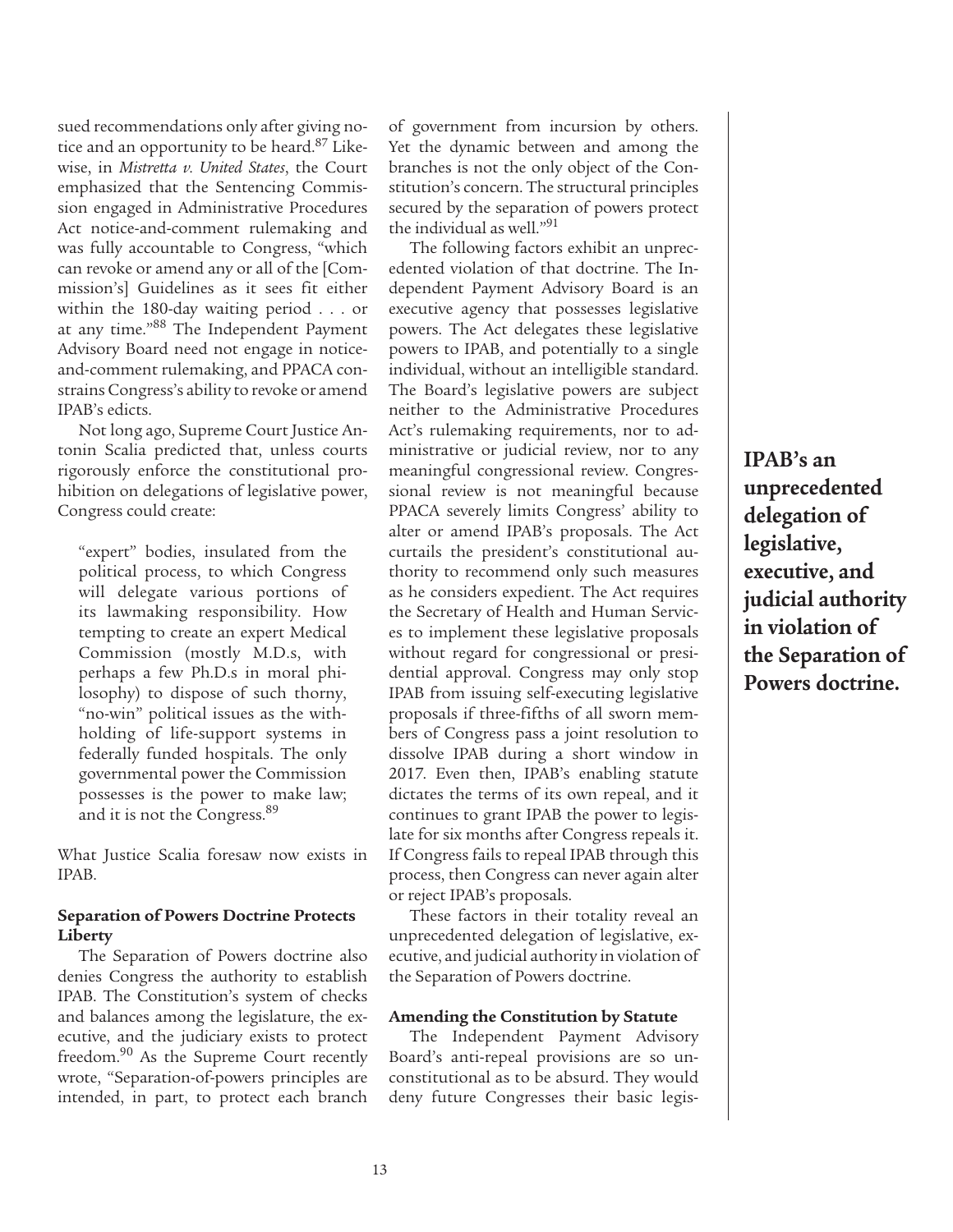lative powers, and thereby diminish Congress's constitutional authority by statute.

It is a maxim of representative government that Congress does not have the power to bind the hands of a subsequent Congress by statute. Thomas Jefferson noted that if a present legislature were to "pass any act, and declare it shall be irrevocable by subsequent assemblies, the declaration is merely void, and the act repealable, as other acts are."92 The Supreme Court has long held that "a general law . . . may be repealed, amended or disregarded by the legislature which enacted it," and "is not binding upon any subsequent legislature."93

There is one lawful way for one Congress to bind future Congresses: the amendment process of Article V.<sup>94</sup> Anyone who wishes to deny future Congresses the legislative powers granted by the Constitution, or to limit the discretion of future presidents to recommend to Congress only those measures they consider necessary and expedient, must employ Article V's amendment process, which requires the consent of twothirds of the members of each chamber of Congress, and three-fourths of state legislatures. That Congress may not supersede the Constitution by statute was recognized by Justice John Marshall as being "one of the fundamental principles of our society."95 Charles Black writes that this "most familiar and fundamental principle" has long been perceived as "so obvious as rarely to be stated."<sup>96</sup> Yet PPACA attempts to sidestep the inconveniences of Article V by amending the Constitution through simple congressional majorities and the president's signature.

As the Obama administration now concedes, "Nothing prevents Congress from repealing the Board via ordinary legislation."97 This welcome admission that IPAB's anti-repeal provisions cannot do what their authors hoped does not change the clear language and intent of those provisions, nor can it absolve Congress and President Obama from attempting to amend the Constitution via statute.

# **A Milestone on the Road to Serfdom**

The federal government's attempts to direct America's health care sector, up to and including IPAB, closely track the predictions Nobel laureate economist Friedrich Hayek made in his 1944 book *The Road to Serfdom*. Hayek explained how government planning of the economy leads to frustration with democracy and support for authoritarian forms of government such as IPAB:

It may be the unanimously expressed will of the people that its parliament should prepare a comprehensive economic plan, yet neither the people nor its representatives need therefore be able to agree on any particular plan. The inability of democratic assemblies to carry out what seems to be a clear mandate of the people will inevitably cause dissatisfaction with democratic institutions. Parliaments come to be regarded as ineffective "talking shops," unable or incompetent to carry out the tasks for which they have been chosen. The conviction grows that if efficient planning is to be done, the direction must be "taken out of politics" and placed in the hands of experts—permanent officials or independent autonomous bodies . . .

The delegation of particular technical tasks to separate bodies, while a regular feature, is yet only the first step in the process whereby a democracy which embarks on planning progressively relinquishes its powers.<sup>98</sup>

Nearly eight decades before Peter Orszag argued that IPAB would "take some of the politics out" of government-run health care, Hayek presaged Orszag's argument almost verbatim.99

Hayek then explained why authoritarian lawmaking bodies will do no better a job of directing the economy than democratic ones:

**In his 1944 book** *The Road to Serfdom***, Hayek explained how government planning of the economy leads to authoritarian forms of government such as IPAB.**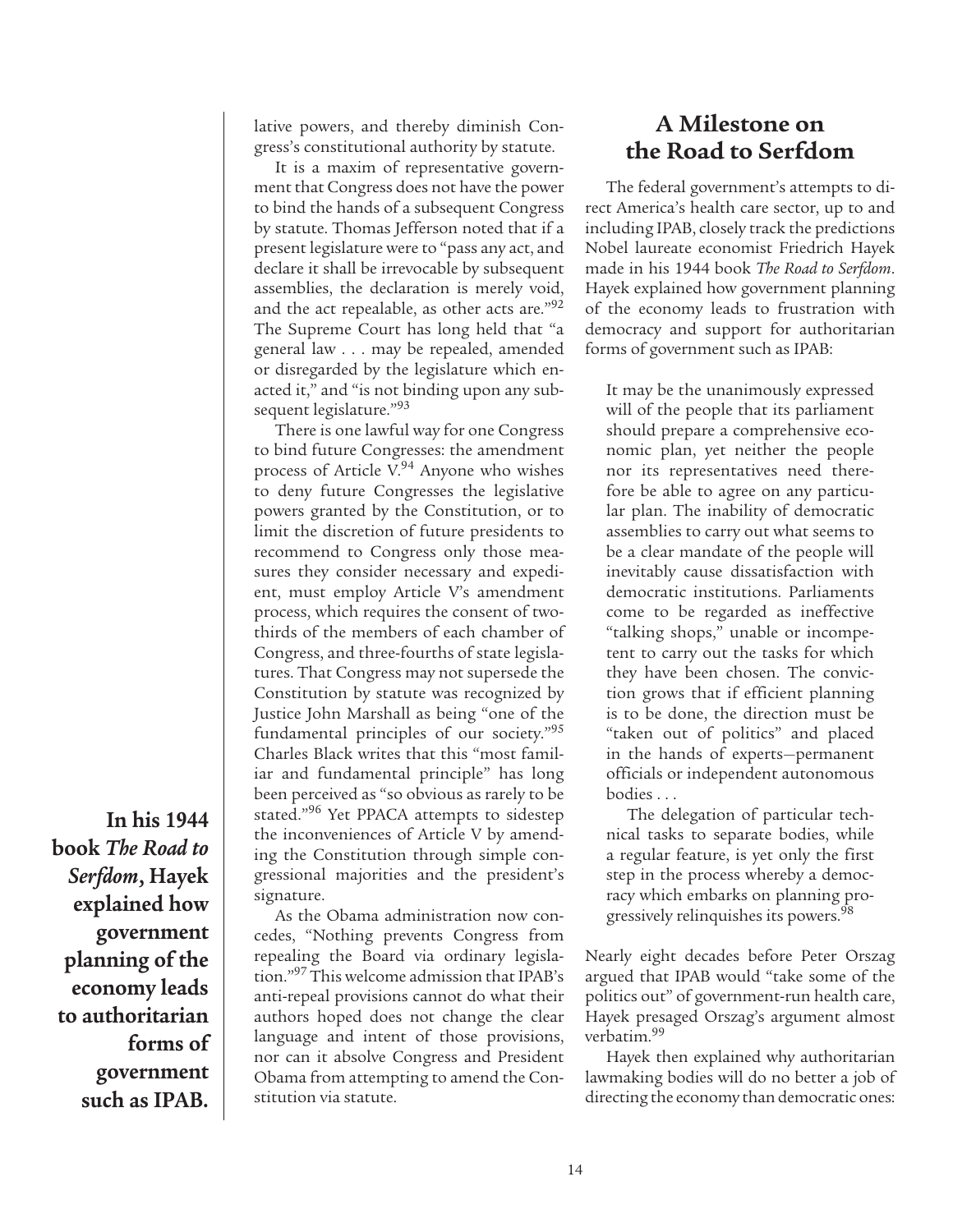The expedient of delegation cannot really remove the causes which make all the advocates of comprehensive planning so impatient with the impotence of democracy . . . [A]greement that planning is necessary, together with the inability of democratic assemblies to produce a plan, will evoke stronger and stronger demands that the government or some single individual should be given powers to act on their own responsibility. The belief is becoming more and more widespread that, if things are to get done, the responsible authorities must be freed from the fetters of democratic procedure.

The cry for an economic dictator is a characteristic stage in the movement toward planning.100

Those cries, Hayek wrote, will sometimes carry the day.<sup>101</sup> Advocates of government direction of the economy turn against democracy precisely because democracy "is an obstacle to the suppression of freedom which the direction of economic activity requires."102

#### **Modern Authoritarianism**

Compare Hayek's predictions to current proposals offered by advocates of government direction of the economy. In 2008, former Senate Majority Leader Tom Daschle (D-SD) proposed an unelected "Federal Health Board" similar to IPAB, whose "recommendations would have teeth."103 Such a board is necessary because:

[While] there is a general agreement on basic reform principles . . . the traditional legislative process has failed to deliver . . . Professional expertise and trustworthiness—these are qualities that Congress lacks when it comes to health care . . . In Congress, every decision is political . . . There is a strong argument to be made that appointed experts, proceeding in a deliberate, sometimes plodding way, would make better health-care decisions than politicians . . . [H]ealth-care policy shouldn't be subject to the whims of subcommittee chairmen and special interests . . . After nearly a century of failure, it's time to try another way."104

Under Daschle's proposal, Congress could overturn Federal Health Board decisions or abolish the board at any time. In other words, IPAB is more authoritarian—has more "teeth"—than even Daschle recommended.

University of Chicago public health professor Harold Pollack sees IPAB as progress because "we must reduce congressional micromanagement of Medicare policy" in favor of "a more centralized approach." Pollack concludes, "Despite many reasons for caution . . . I'm becoming more of a believer in an imperial presidency in domestic policy. Congress seems too screwed up and fragmented to address our most pressing problems."105 Note that it would be easier to remove an "imperial president" that IPAB's members.

In an article titled, "Why We Need Less Democracy," Peter Orszag writes, "What we need . . . are ways around our politicians."106 Like Daschle and Pollack, Orszag does not mean that we, the people should have more freedom to make our own decisions. Orszag's *we* refers to government "experts," who should have more power to impose their decisions on the people without the people's desires getting in the way. The problem with representative government, in Orszag's estimation, is the *representative* part:

In other words, radical as it sounds, we need to counter the gridlock of our political institutions by making them a bit less democratic . . . I believe that we need to jettison the Civics 101 fairy tale about pure representative democracy and instead begin to build a new set of rules and institutions that would make legislative inertia less detrimental to our nation's long-term health.107

These new rules include "creating more in-

**Compare Hayek's predictions to current proposals offered by advocates of government direction of the economy.**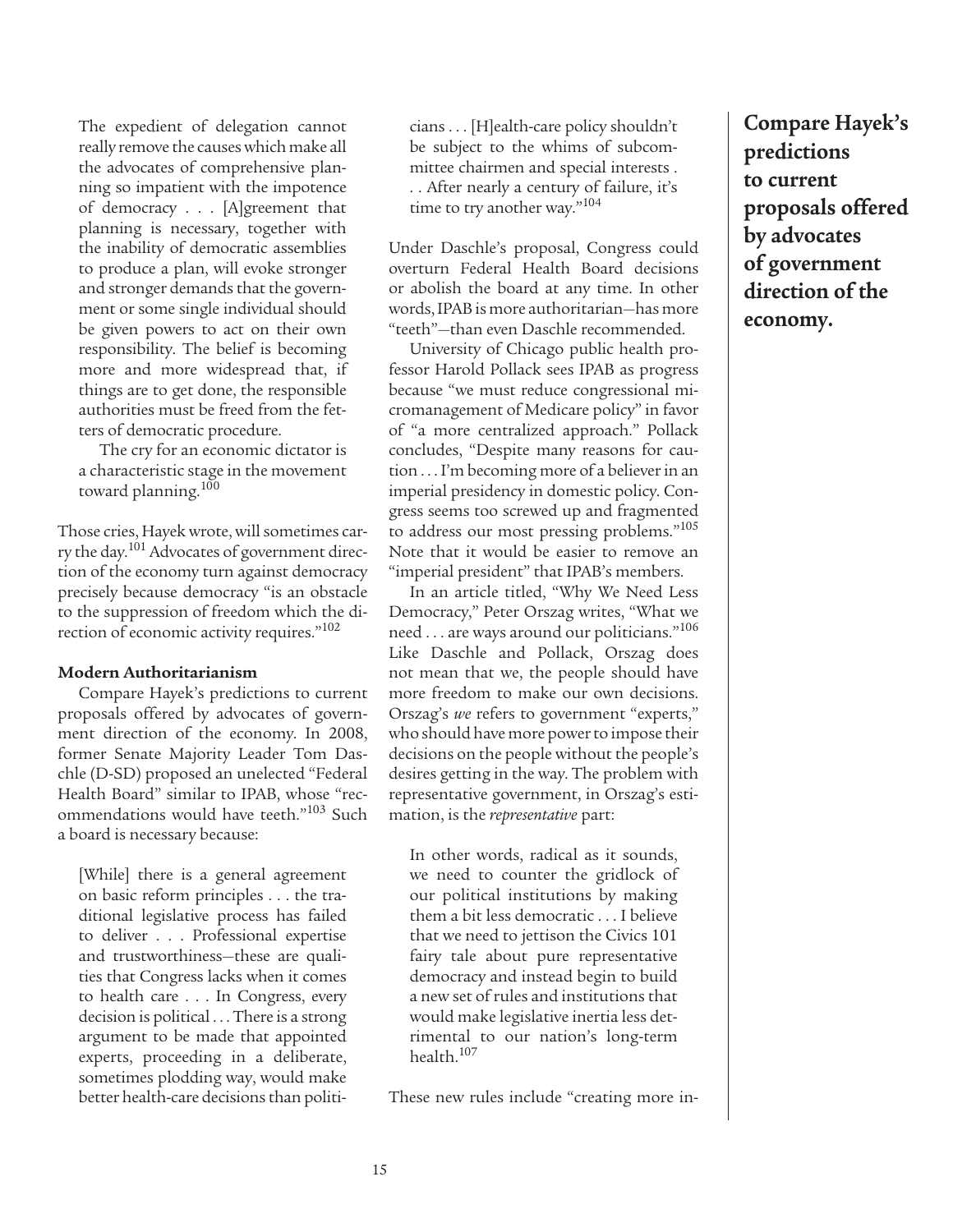**The Patient Protection and Affordable Care Act and the Independent Payment Advisory Board are not merely unconstitutional they are** *anti***constitutional.**

dependent institutions" that can impose taxes and other laws without representation. Orszag writes, "Proposals abound for expanding this type of process. In the late '90s, economist Alan Blinder proposed shifting responsibility for tax policy to a Fed-like institution of experts." He continues, "Perhaps the most dramatic example of this idea is the Independent Payment Advisory Board." Orszag "wish[es] it were not necessary" to vest so much power in unelected and unaccountable government officials. Alas, "certain aspects of representative government can end up posing serious problems. And so, we might be a healthier democracy if we were a slightly less democratic one."<sup>108</sup>

Governor Bev Perdue (D-NC) made an equally radical proposal during a discussion of how Congress might better manage the economy:

You have to have more ability from Congress, I think, to work together and to get over the partisan bickering and focus on fixing things. *I think we ought to suspend, perhaps, elections for Congress for two years* and just tell them we won't hold it against them, whatever decisions they make, to just let them help this country recover. I really hope that someone can agree with me on that.109

Thankfully, this proposal did not catch fire.110 Nevertheless, Purdue's comments illustrate the danger Hayek identified.

The federal government's attempts to plan the health care sector of the economy have been a failure. The creation of IPAB is proof of that failure and demonstrates that government direction of the economy is a threat to democracy. This is in no small measure because, as Hayek's analysis suggests, IPAB's inevitable failures will generate support for even more authoritarian measures. Not that we will need to wait for IPAB to fail: President Obama proposed expanding IPAB's powers before he even appointed a single member to the board.<sup>111</sup>

# **Conclusion**

The Patient Protection and Affordable Care Act and the Independent Payment Advisory Board are not merely unconstitutional—they are *anti*-constitutional. The Board is an unelected and unaccountable lawmaking body. It possesses unprecedented power to make laws free of any meaningful oversight. It is "independent" in the worst sense of the word: independent of Congress, independent of the president, independent of the judiciary, and independent of the will of the people. Through this Act, Congress and President Obama attempted to rewrite multiple provisions of the Constitution, to deny future Congresses their powers under the Constitution, to deny current and future voters their right to alter and abolish unjust laws, and to deny the judiciary its role as a check against unjust laws. If IPAB survives if Congress and President Obama succeed in amending various provisions of the U.S. Constitution by statute—then the United States will have a Constitution in name only. The United States will have become a *de facto* majoritarian democracy or worse, in which the majority always has the option of surrendering even more power to unelected bureaucrats, but not necessarily the option of reclaiming it. Congress, not the Constitution, will define the limits of its own power. Congress will vest whatever powers its majorities choose in whatever individuals they deem fit. The Independent Payment Advisory Board poses a threat to the U.S. Constitution and representative government that transcends party and ideology, and that has earned IPAB opponents of all political stripes.

Among the many legal challenges to PPACA is *Coons v. Geithner*, a lawsuit challenging IPAB as an unconstitutional delegation of Congress's lawmaking authority.<sup>112</sup> But Congress need not wait for the courts to strike down IPAB. It can assert the powers that PPACA purports to deny it by repealing IPAB. Legislation to repeal the board has garnered 235 cosponsors in the House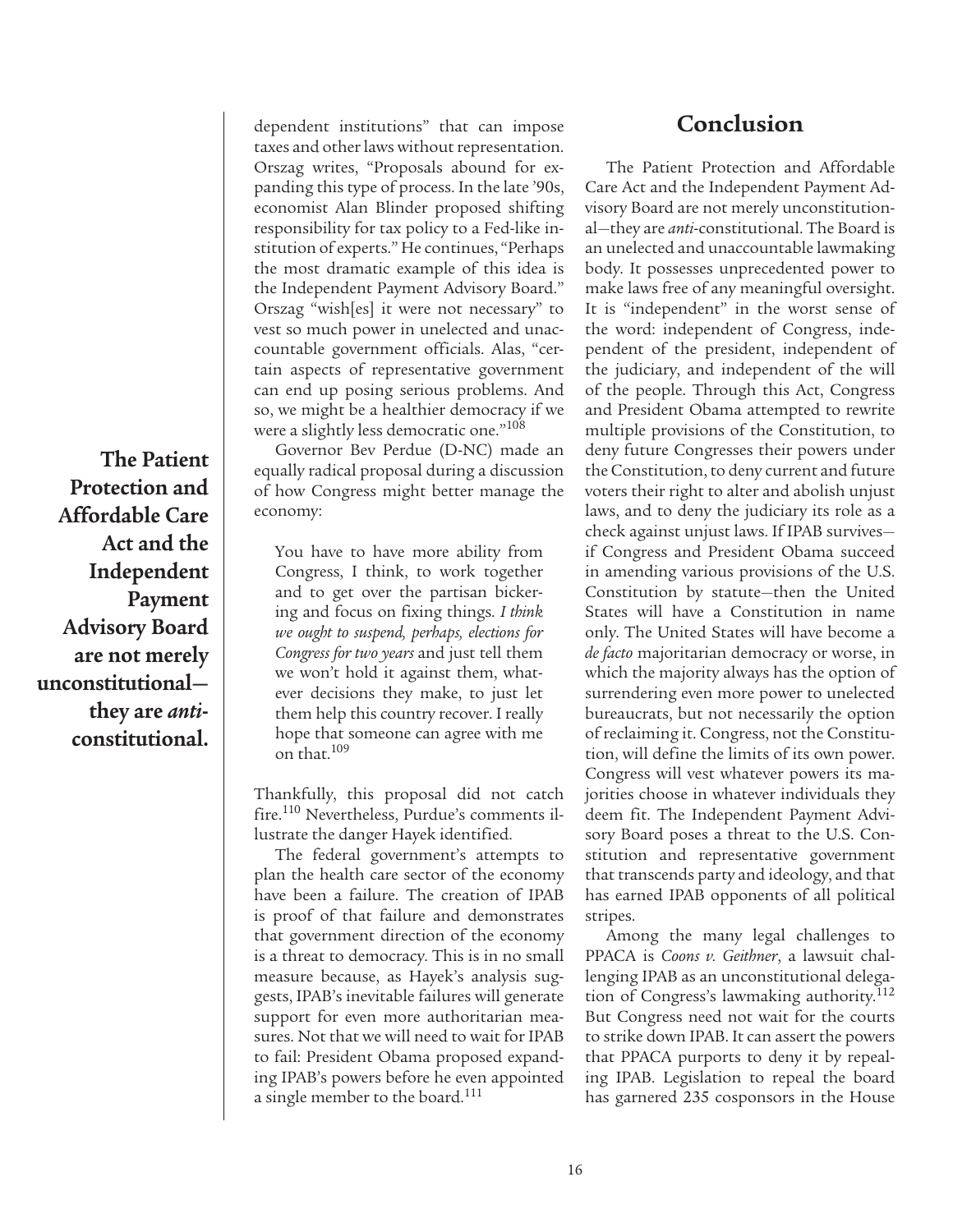of Representatives—a majority of the House, including 20 Democrats.<sup>113</sup> A modified version of that bill passed the House with 223 votes (including seven Democrats), and the House has voted to repeal PPACA in its entirety.<sup>114</sup>

It is tempting to dismiss IPAB as an absurdity that the body politic will soon reject. Unless and until that occurs, IPAB will empower as few as one unelected government official to ration health care to all Americans; to impose any tax or regulation; to appropriate funds; and to wield many other lawmaking powers.

### **Notes**

We would like to thank Nick Dranias, director of the Center for Constitutional Government, and Christina Sandefur, attorney, both with the Goldwater Institute.

1. See generally, Michael F. Cannon and Michael D. Tanner, *Healthy Competition: What's Holding Back Health Care and How to Free It* (Washington: Cato Institute, 2007).

U.S. Congressional Budget Office, *The Long-Term Budget Outlook*, August 2010, p. 29, http:// www.cbo.gov/ftpdocs/115xx/doc11579/06-30-lt bo.pdf.

3. Ibid., p. iii.

4. U.S. Congressional Budget Office, *The Budget and Economic Outlook: An Update*, August 24, 2011, http://cbo.gov/ftpdocs/123xx/doc12316/08- 24-BudgetEconUpdate.pdf.

5. Elliott S. Fisher, "Expert Voices: More Care Is Not Better Care," National Institute for Health Care Management 7, January 2005, http://ni hcm.org/pdf/ExpertV7.pdf.

6. U.S. Congressional Budget Office, *The Long-Term Budget Outlook*, August 2010, p. 33.

7. Peter R. Orszag, "Medicare Spending Slows as Hospitals Improve Care," Bloomberg, August 23, 2011, http://www.bloomberg.com/news/20 11-08-24/medicare-spending-slows-as-hospitalsimprove-care-peter-orszag.html. Orszag serves on the board of the Mount Sinai Medical Center in New York.

8. Jennifer Haberkorn, "The Independent Payment Advisory Board," Health Affairs/Robert Wood Johnson Foundation Health Policy Brief no. 59, December 15, 2011, p. 3, www.healthaf fairs.org/healthpolicybriefs/brief\_pdfs/health policybrief\_59.pdf.

9. See Peter R. Orszag, "Too Much of a Good Thing: Why We Need Less Democracy," *New Republic*, September 14, 2011, http://www.tnr.com/ article/politics/magazine/94940/peter-orszagdemocracy, discussed further below in notes 74, 99, and 106–108.

10. Timothy S. Jost, "The Independent Medicare Advisory Board," *Yale Journal of Health Policy, Law and Ethics* 11, no. 1 (2011): 21–31.

11. Orszag, "Medicare Spending Slows as Hospitals Improve Care."

12. The Secretary of Health and Human Services, the Administrator of the Center for Medicare & Medicaid Services, and the Administrator of the Health Resources and Services Administration will "serve ex officio as nonvoting members of the Board." H.R. 3590 (as modified by H.R. 4872) §3403 (42 U.S.C. § 1395kkk(g)(1)(A) (i) and (ii) (2010)).

13. 42 U.S.C. § 1395kkk(g)(2).

14. Jennifer Haberkorn, "The Independent Payment Advisory Board," Health Affairs/Robert Wood Johnson Foundation Health Policy Brief no. 59, December 15, 2011, p. 2, www.healthaf fairs.org/healthpolicybriefs/brief\_pdfs/health policybrief\_59.pdf.

15. 42 U.S.C. § 1395kkk(m).

16. Such agencies include the Sentencing Commission, the Federal Communications Commission, the Equal Employment Opportunity Commission, the Federal Elections Commission, the Federal Trade Commission, the Securities and Exchange Commission, the Commodities Futures Trading Commission, the International Trade Commission, and the National Transportation Safety Board.

17. Christopher M. Davis and Henry B. Hogue, "Independent Payment Advisory Board Membership: The President's Recess Appointment and Removal Authorities," Congressional Research Service Memorandum, March 18, 2011, http:// coburn.senate.gov/public//index.cfm?a=Files. Serve&File\_id=3fe9e198-fe6c-4fb2-9777- 88c69ff72356.

18. See, for example, Jonathan Turley, "Is the Cordray Recess Appointment Constitutional?" *JonathanTurley.org* (blog), January 6, 2012, http:// jonathanturley.org/2012/01/06/is-the-cordray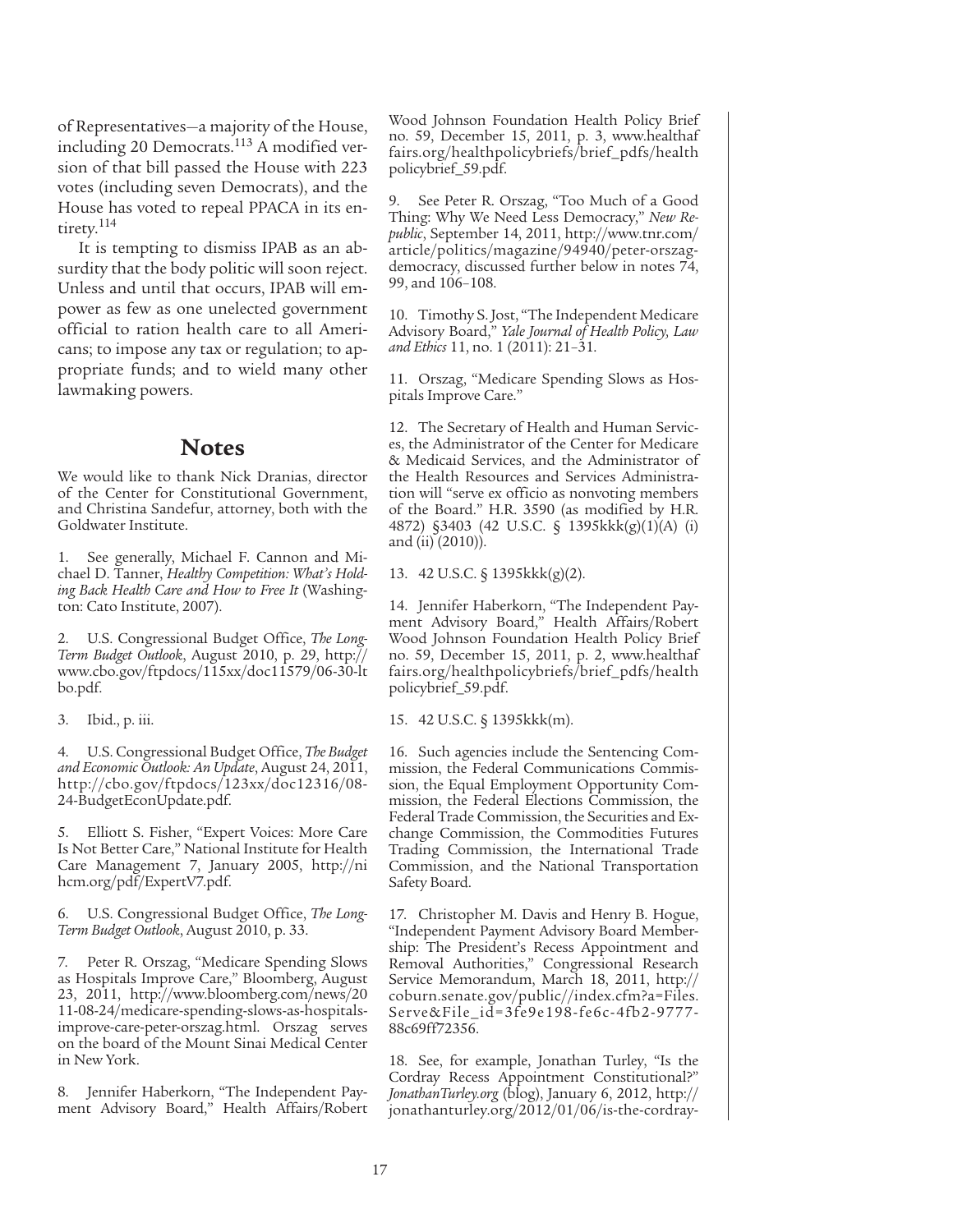recess-appointment-constitutional/. ("I like [Richard] Cordray, but circumventing the Constitution is no solution to a political stalemate.")

19. 42 U.S.C. § 1395kkk(h).

20. 42 U.S.C. § 1395kkk(c)(2)(A)(v) and 42 U.S.C.  $$1395kkk(c)(3)(B)(iv).$ 

21. 42 U.S.C. § 1395kkk(c)(5).

22. 42 U.S.C. § 1395kkk(b)(1)(3); (c)(1)(A) and (c)  $(2)(A)(vi)$ ; (d) $(1)(A)$ , (B), (C), (D); and (e) $(1)$  and (3).

23. 42 U.S.C. § 1395kkk (c)(3)(A)(ii).

24. H.R. 3590 (as modified by H.R. 4872) § 3403 (42 U.S.C. § 1395kkk(c)(2)(A)(i) (2010)). Emphasis added.

25. Others have erroneously reported that the savings target is a ceiling rather than a floor. See, for example, Jennifer Haberkorn, "The Independent Payment Advisory Board," Health Affairs/ Robert Wood Johnson Foundation Health Policy Brief no. 59, December 15, 2011, p. 3, www. healthaffairs.org/healthpolicybriefs/brief\_pdfs/ healthpolicybrief\_59.pdf.

26. Chapin White and Paul B. Ginsburg, "Slower Growth in Medicare Spending—Is This the New Normal?" *New England Journal of Medicine* 366 12 (2012): 1073–75, http://www.nejm.org/doi/full/ 10.1056/NEJMp1201853.

27. Nancy-Ann DeParle, "The Facts about the Independent Payment Advisory Board," White House Blog, April 20, 2011, http://www.white house.gov/blog/2011/04/20/facts-about-inde pendent-payment-advisory-board; and Douglas W. Elmendorf, Director, Congressional Budget Office, *CBO's Analysis of the Major Health Care Legislation Enacted in March 2010*, testimony before the Subcommittee on Health, House Committee on Energy and Commerce, 112th Cong., 1st Sess., March 30, 2011, p. 26, http://www.cbo.gov /sites/default/files/cbofiles/ftpdocs/121xx/ doc12119/03-30-healthcarelegislation.pdf.

28. As required by PPACA, this CBO projection makes unreasonable assumptions about future Medicare spending on physician services. The Act provides that if the current-law formula for calculating Medicare's physician payments (the so-called "sustainable growth rate" or SGR formula) would yield a cut in those payments, then for purposes of determining whether IPAB must issue a proposal the chief Medicare actuary should assume no change in Medicare payments to physicians. See 42 U.S.C. §  $1395$ kkk(c)(6)(B)  $(ii)(I)$ . As it has for the past decade, the SGR formula currently mandates sizeable cuts to physician payments. Yet Congress typically replaces such cuts with increases in physician payments. See Centers for Medicare and Medicaid Services, Office of the Actuary, "Estimated Sustainable Growth Rate and Conversion Factor, for Medicare Payments to Physicians in 2012," November 2011, Table 6, p. 8, https://www.cms.gov/Sus tainableGRatesConFact/Downloads/sgr2012f. pdf. The required assumption of zero increases is thus unrealistic.

More importantly, the IPAB "trigger" also requires the chief Medicare actuary to incorporate unreasonable assumptions about Medicare payments to hospitals and other facilities. The Act reduces the rate of growth in Medicare payments to such providers to a degree that the CBO diplomatically says "might be difficult to sustain." Congressional Budget Office, *Selected CBO Publications Related to Health Care Legislation, 2009–2010* (Washington, DC: Government Printing Office, December 2010), p. 24, http://cbo. gov/sites/default/files/cbofiles/ftpdocs/120xx/ doc12033/12-23-selectedhealthcarepublica tions.pdf. Medicare's chief actuary likewise says those payment levels "may be unrealistic" because pressure from Medicare patients and providers will likely force Congress to increase them in the future. Centers for Medicare and Medicaid Services, Office of the Actuary, "Estimated Financial Effects of the 'Patient Protection and Affordable Care Act,' as Amended," April 22, 2010, p. 9, https://www.cms.gov/ActuarialStud ies/Downloads/PPACA\_2010-04-22.pdf. Yet the Act requires the Medicare actuary to use those unrealistically low spending levels when making its determination of whether IPAB must issue a "proposal."

29. Congressional Budget Office, *CBO's 2011 Long-term Budget Outlook*, June 2011, p. 38, http: //cbo.gov/sites/default/files/cbofiles/attach ments/06-21-Long-Term\_Budget\_Outlook.pdf.

30. 42 U.S.C. § 1395kkk(c)(2)(A) and (c)(2)(B).

31. See H.R. 3590 (as modified by H.R. 4872) § 3403 (42 U.S.C. § 1395kkk(c)(2)(A) (2010)).

32. H.R. 3590 (as modified by H.R. 4872) § 3403  $(42 \text{ U.S.C. } \S$  1395kkk $(c)$   $(1)(A)$  and  $(2)(C)$   $(2010)$ ).

33. Centers for Medicare and Medicaid Services, Office of the Actuary, "Projected Medicare Expenditures under an Illustrative Scenario with Alternative Payment Updates to Medicare Providers," May 13, 2011, pp. 6–8, https://www.cms. gov/ReportsTrustFunds/downloads/2011TRAlt ernativeScenario.pdf.

34. Ibid., p. 9.

<sup>35.</sup> Centers for Medicare and Medicaid Services,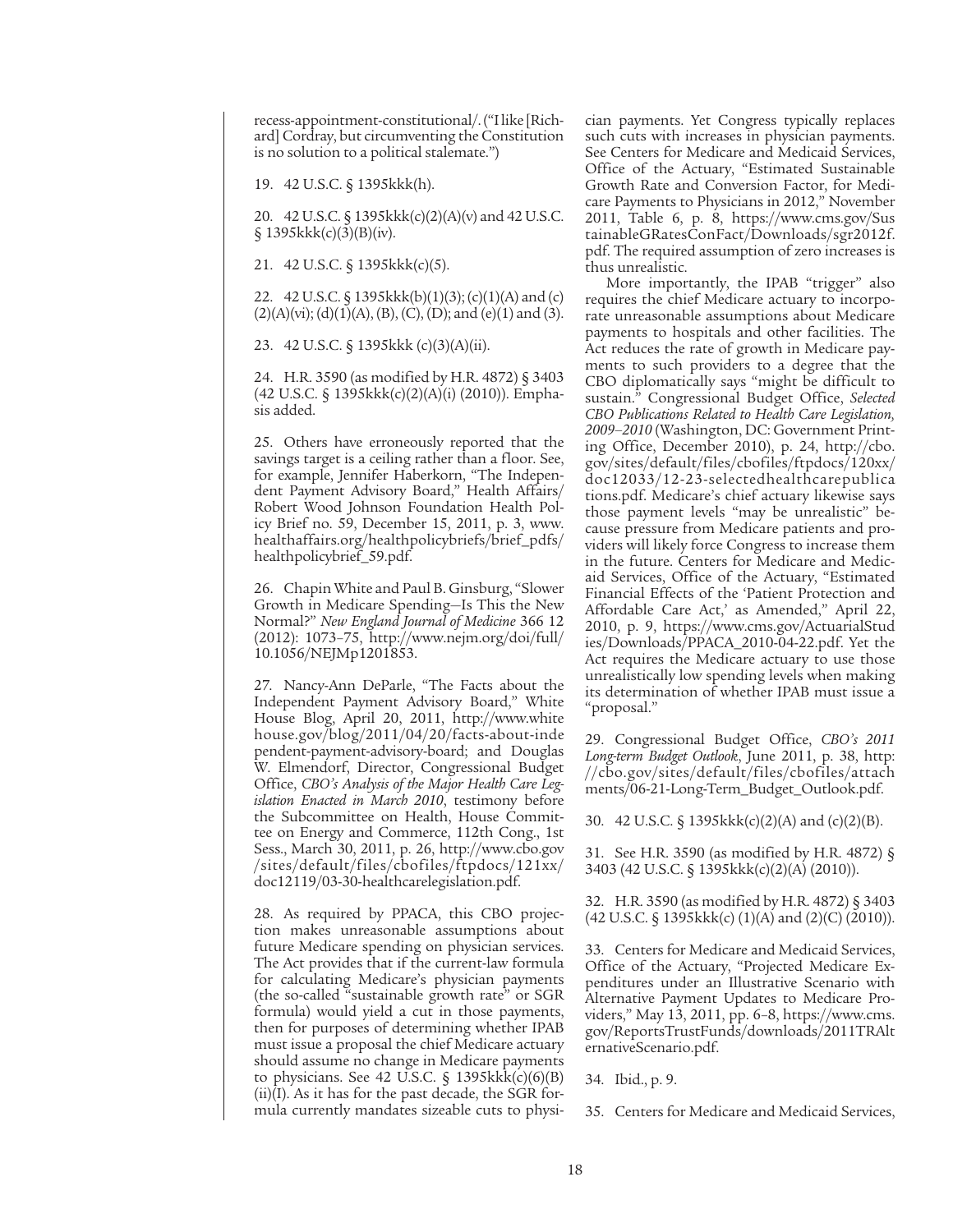Office of the Actuary, "Estimated Financial Effects of the 'Patient Protection and Affordable Care Act,' as Amended."

36. 42 U.S.C. § 1395kkk(c)(2)(A).

37. See, for example, Robert A. Levy and William Mellor, *The Dirty Dozen: How Twelve Supreme Court Cases Radically Expanded Government and Eroded Freedom* (New York: Sentinel, 2008). "*Chevron U.S.A., Inc. v. Natural Resources Defense Council*  [is] a 1984 case in which the Court established a two-part test for reviewing agency interpretation of statutes. First, the court determines whether Congress has spoken directly to the question at issue. If so, the court adopts the express provisions of the statute. But if the statute is 'silent or ambiguous,' as is frequently the case, then the court examines whether the agency's regulations are 'based on a permissible construction of the statute.' In practice, the *Chevron* test has been highly deferential; the vast majority of agency interpretations have been deemed 'permissible.'" (Internal citations omitted.)

38. If anything, Congress's ability to enact a substitute proposal would *encourage* IPAB to propose tax increases. The Independent Payment Advisory Board members would know that they could force Congress to enact alternative tax increases or other measures that would achieve the same budgetary result.

39. DeParle, "The Facts about the Independent Payment Advisory Board."

40. See, generally, 42 U.S.C. §1395kkk(c)(2)(B)  $(i-vii)$  and  $(n)$ .

41. H.R. 3590 (as modified by H.R. 4872) § 3403 (42 U.S.C. § 1395kkk (c)(2)(B), (n), (o)(1), and (2) (2010)).

42. 42 U.S.C. § 1395kkk(n)(1).

43. 42 U.S.C. § 1395kkk(n)(1)(E).

- 44. 42 U.S.C. § 1395kkk(c)(2)(B)(vii).
- 45. 42 U.S.C. § 1395kkk(o)(1).
- 46. 42 U.S.C. § 1395 (o)(A)-(E).

47. 42 U.S.C. § 1395kkk(d)(2)(C).

48. 42 U.S.C. § 1395kkk(c)(2)(A)(vii). Section 1395kkk(e)(3) states that starting in 2019, the secretary shall not implement an IPAB proposal if the projected growth in national health expenditures exceeds the projected growth in per-enrollee Medicare spending. However, that exception cannot apply in two consecutive years.

49. Patient Protection and Affordable Care Act, Pub. L. No. 111-148, 124 Stat. 952 (2010).

50. Timothy S. Jost, "The Independent Medicare Advisory Board," *Yale Journal of Health Policy, Law and Ethics* 11, no. 1 (2011): 21–31.

51. Peter R. Orszag, "Obama's Budget Director: Powerful Rationing Panel (Not Doctors) Will Control Health Care Levels," Video of Remarks at the Economic Club of Washington, D.C., 1:53, Breitbart.tv, April 26, 2010, http://www.breitbart. tv/obamas-budget-director-powerful-rationingpanel-not-doctors-will-control-health-care-levels/.

52. Peter R. Orszag, "How Health Care Can Save or Sink America," *Foreign Affairs*, July/August 2011, http://www.foreignaffairs.com/articles/67918/ peter-r-orszag/how-health-care-can-save-or-sinkamerica. Emphasis added.

53. Orszag, "Obama's Budget Director: Powerful Rationing Panel (Not Doctors) Will Control Health Care Levels."

54. 42 U.S.C. §1395kkk(e)(1).

55. Administrative rulemaking requirements apply, for example, to all agencies listed in note 11. The Act permits but does not require IPAB follow rulemaking procedures. "The Board may hold such hearings, sit and act at such times and places, take such testimony, and receive such evidence as the Board considers advisable . . ." 42 U.S.C. § 1395kkk(h)(i)(1).

56. 5 U.S.C. § 552.

57. 42 U.S.C. §1395 (h)(i)(1). Likewise, the Act permits, but does not require, the Secretary to engage in "interim final rulemaking" when implementing IPAB recommendations. See 42 U.S.C. § 1395kkk(e)(2)(B).

58. 42 U.S.C. § 1395kkk(c)(4).

59. U.S. Const. art. I (article 2), § 3.

60. See Barack Obama, "Statement on Signing the Omnibus Appropriations Act, 2009," March 11, 2009, http://www.gpo.gov/fdsys/pkg/PPP-2009 book1/pdf/PPP-2009-book1-Doc-pg216.pdf; see also, William J. Clinton, "Statement on Signing the Oceans Act of 2000," August 7, 2000, http://www. gpo.gov/fdsys/pkg/WCPD-2000-08-14/pdf/ WCPD-2000-08-14-Pg1805.pdf. ("The Recommendations Clause . . . protects the President's authority to formulate and present his own recommendations [to Congress].") President Clinton construed the statute so as not to extend to proposals or responses that he did not wish to present.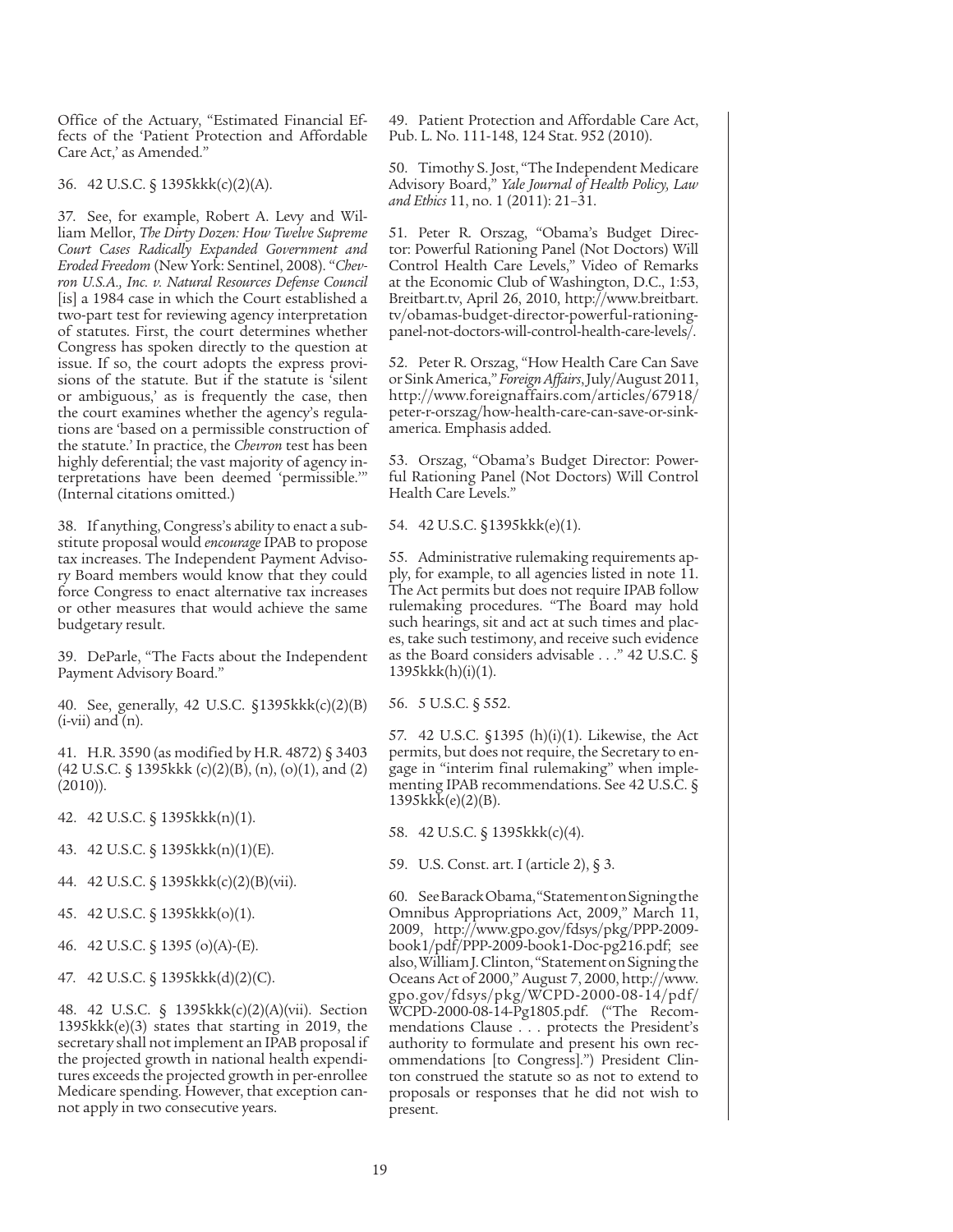61. H.R. 3590 (as modified by H.R. 4872) § 3403 (42 U.S.C. § 1395kkk(d)(3) (2010)).

62. H.R. 3590 (as modified by H.R. 4872) § 3403 (42 U.S.C. § 1395kkk(d)(3 )(C), (D), (E) (2010)).

63. 42 U.S.C. § 1395kkk (e)(3)(A)(i).

64. The relevant language is:

"(3) EXCEPTIONS.

"(A) IN GENERAL.—The Secretary shall not implement the recommendations contained in a proposal submitted in a proposal year by the Board or the President to Congress pursuant to this section if—

> "(i) prior to August 15 of the proposal year, Federal legislation is enacted that includes the following provision: 'This Act supercedes [sic] the recommendations of the Board contained in the proposal submitted, in the year which includes the date of enactment of this Act, to Congress under section 1899A of the Social Security Act.'; and

> "(ii) in the case of implementation year 2020 and subsequent implementation years, a joint resolution described in subsection  $(f)(1)$ is enacted not later than August 15, 2017.

42 U.S.C. § 1395kkk (e)(3)(A). The first exception derives from clause (i) and applies only through the year 2020. The second exception emerges from the interaction of clauses (i) and (ii). The key term is the "and" that joins the two clauses. Both conditions must hold for the second exception to relieve the Secretary of her duty to implement an IPAB proposal issued in 2020 of thereafter.

65. 42 U.S.C. § 1395kkk (e)(3)(B).

66. H.R. 3590 (as modified by H.R. 4872) § 3403 (42 U.S.C. § 1395kkk(e)(1) (2010)).

67. 42 U.S.C. §1395kkk(e)(5).

68. H.R. 3590 (as modified by H.R. 4872) § 3403 (42 U.S.C. § 1395kkk(f) (2010)); but see, due to an apparent scrivener's error,  $\frac{1395k}{k(f)}$ (1) should cross-reference subsection (e)(3)(A), not  $(e)(3)(B).$ 

69. 42 U.S.C. § 1395kkk(e)(3)(A).

70. *Nick Coons et al. v. Timothy Geithner et al.*, Motion to dismiss, CV-10-1714-PHX-GMS, at 45, (D. Ariz. May 31, 2011), http://aca-litigation. wikispaces.com/file/view/U.S.+motion+to+dism iss+%2805.31.11%29.pdf. Emphasis in original.

71. 42 U.S.C. § 1395kkk (f).

72. Several IPAB provisions are designated "fast track." See 42 U.S.C. § 1395kkk (d)(3)(A)-(E) and  $(d)(4)(A)$ - $(F)$ .

73. 10 U.S.C. § 2687.

74. 5 U.S.C. §§ 801–808.

75. See *Dalton v. Specter*, 511 U.S. 462, 464–465 (1994).

76. Ibid.

77. Ibid.

78. Peter R. Orszag, "Too Much of a Good Thing."

79. 42 U.S.C. § 1395kkk (e)(3).

80. U.S. Const. art. I, § 1.

81. *Currin v. Wallace*, 306 U.S. 1, 15 (1939).

82. *Loving*, 517 U.S. 748, 758–59 (1996).

83. *Mistretta v. United States*, 488 U.S. 361, 415 (1989) (Scalia, J. dissenting).

84. *Whitman v. Am. Trucking Ass'ns, Inc.*, 531 U.S. 457, 475 (2001).

85. *J. W. Hampton v. United States*, 276 U.S. 394, 409 (1928).

86. See *Bowsher v. Synar*, 478 U.S. 714, 720 (1986).

87. *Hampton*, 276 U.S. at 405.

88. *Mistretta*, 488 U.S. at 393–94.See also *United States v. Lopez*, 938 F.2d 1293, 1297 (D.C. Cir. 1991) (the lack of judicial review in the Sentencing Reform Act was offset by "ample provision for review of the guidelines by the Congress and the public" and, thus, "no additional review of the guidelines as a whole is either necessary or desirable"); Sentencing Act, 28 U.S.C. § 994(p).

89. *Mistretta*, 488 U.S. at 422.

90. *Loving v. United States*, 517 U.S. at 756.

91. *Bond v. United States*, 2011 WL 2369334 \*8 (June 16, 2011).

92. Thomas Jefferson, *Notes on the State of Virginia* (Boston, MA: Wells and Lilly, 1829), p. 126,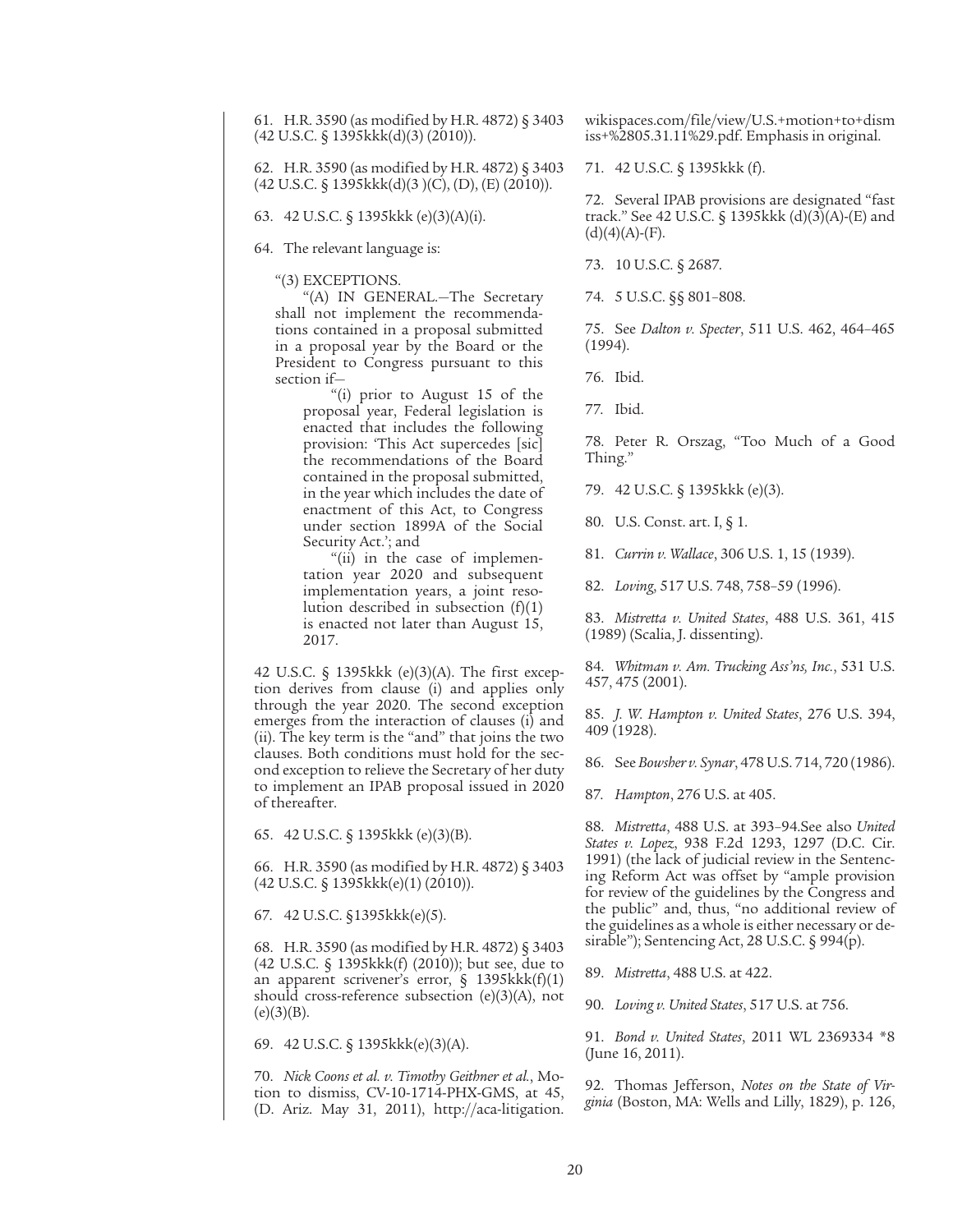http://books.google.com/books?id=Nbw9AAAA YAAJ&printsec=frontcover&source=gbs\_ge\_sum mary\_r&cad=0#v=onepage&q&f=false.

93. *Manigault v. Springs*, 199 U.S. 473, 487 (1905); see also *Street v. United States*, 133 U.S. 299, 300 (1890) (holding that an act of Congress "could not have . . . any effect on the power of a subsequent Congress"); and *Reichelderfer v. Quinn*, 287 U.S. 315, 318 (1932) (stating that "the will of a particular Congress . . . does not impose itself upon those to follow in succeeding years").

94. "The Congress, whenever two thirds of both Houses shall deem it necessary, shall propose Amendments to this Constitution, or, on the Application of the Legislatures of two thirds of the several States, shall call a Convention for proposing Amendments, which, in either Case, shall be valid to all Intents and Purposes, as Part of this Constitution, when ratified by the Legislatures of three fourths of the several States, or by Conventions in three fourths thereof, as the one or the other Mode of Ratification may be proposed by the Congress; Provided that no Amendment which may be made prior to the Year One thousand eight hundred and eight shall in any Manner affect the first and fourth Clauses in the Ninth Section of the first Article; and that no State, without its Consent, shall be deprived of its equal Suffrage in the Senate." U.S. Const. art. V.

95. *Marbury v. Madison*, 5 U.S. 137, 177 (1803).

96. Charles L. Black, Jr., "Amending the Constitution: A Letter to a Congressman," *Faculty Scholarship Series*, Paper 2597, December 1972, http:// digitalcommons.law.yale.edu/fss\_papers/2597.

97. *Nick Coons et al. v. Timothy Geithner et al*., Motion to dismiss.

98. F. A. Hayek, *The Road to Serfdom*, 50th Anniversary Edition (Chicago: University of Chicago Press, 1994), pp. 69–70. This dynamic obviously holds whether government attempts to direct the entire economy or just one-sixth of it.

99. Peter R. Orszag, "Medicare Spending Slows as Hospitals Improve Care." Compare with Hayek's "taken out of politics" quote, above.

100. Hayek, *The Road to Serfdom*, pp. 74, 75.

101. Ibid., p. 75. It is a myth that Hayek claimed government planning of the economy inevitably leads to dictatorship (see pp. 3, 6): "Nor am I arguing that these developments are inevitable. If they were, there would be no point in writing this."

102. Ibid., pp. 69–79. Hayek clarified that the gov-

ernment intervention in the economy is dangerous not because it threatens democracy *per se*, but the freedoms that democracy exists to protect: "The fashionable concentration on democracy as the main value threatened is not without danger. It is largely responsible for the misleading and unfounded belief that, so long as the ultimate source of power is the will of the majority, the power cannot be arbitrary . . . Democratic control *may* prevent power from becoming arbitrary, but it does not do so by its mere existence. If democracy resolves on a task which necessarily involves the use of power which cannot be guided by fixed rules, it must become arbitrary power." Hayek, p. 79.

103. Tom Daschle, Scott S. Greenberger, and Jeanne M. Lambrew, *Critical: What We Can Do about The Health-Care Crisis* (New York: Thomas Dunne Books, 2008), p. 179.

104.Ibid., pp. 107, 108, 115, 134–36.

105. Harold Pollack, "The Real Problem with the Independent Payment Advisory Board," *Tapped* (The American Prospect blog), April 23, 2011, http://prospect.org/csnc/blogs/tapped\_archive ?month=04&year=2011&base\_name=the\_real\_ problem\_with\_the\_inde.

106. Orszag, "Too Much of a Good Thing: Why We Need Less Democracy."

107. Ibid.

108.Ibid.

109. J. B. Frank, "Perdue Jokes about Suspending Congressional Elections for Two Years," *Charlotte News-Observer* (blog), September 27, 2011, http:// projects.newsobserver.com/under\_the\_dome/ perdue\_suggests\_suspending\_congressional\_ elections\_for\_two\_years\_was\_she\_serious. "The comment—which came during a discussion of the economy—perked more than a few ears. It's unclear whether Perdue, a Democrat, is serious but her tone was level and she asked others to support her on the idea." A Perdue spokesman said the governor was using "hyperbole." Emphasis added.

110. Even a prominent left-wing blog took issue with this "breathtaking" and "blatantly unconstitutional" proposal: "it's a dangerous precedent to set to suggest we simply suspend democracy every time unemployment goes above 9 percent." Marie Diamond, "North Carolina Governor Proposes Ignoring Constitution And Suspending Congressional Elections For Two Years," *Think Progress Justice* (blog), September 27, 2011, http:// thinkprogress.org/justice/2011/09/27/330060/ north-carolina-governor-proposes-ignoringconstitution-and-suspending-congressional-elec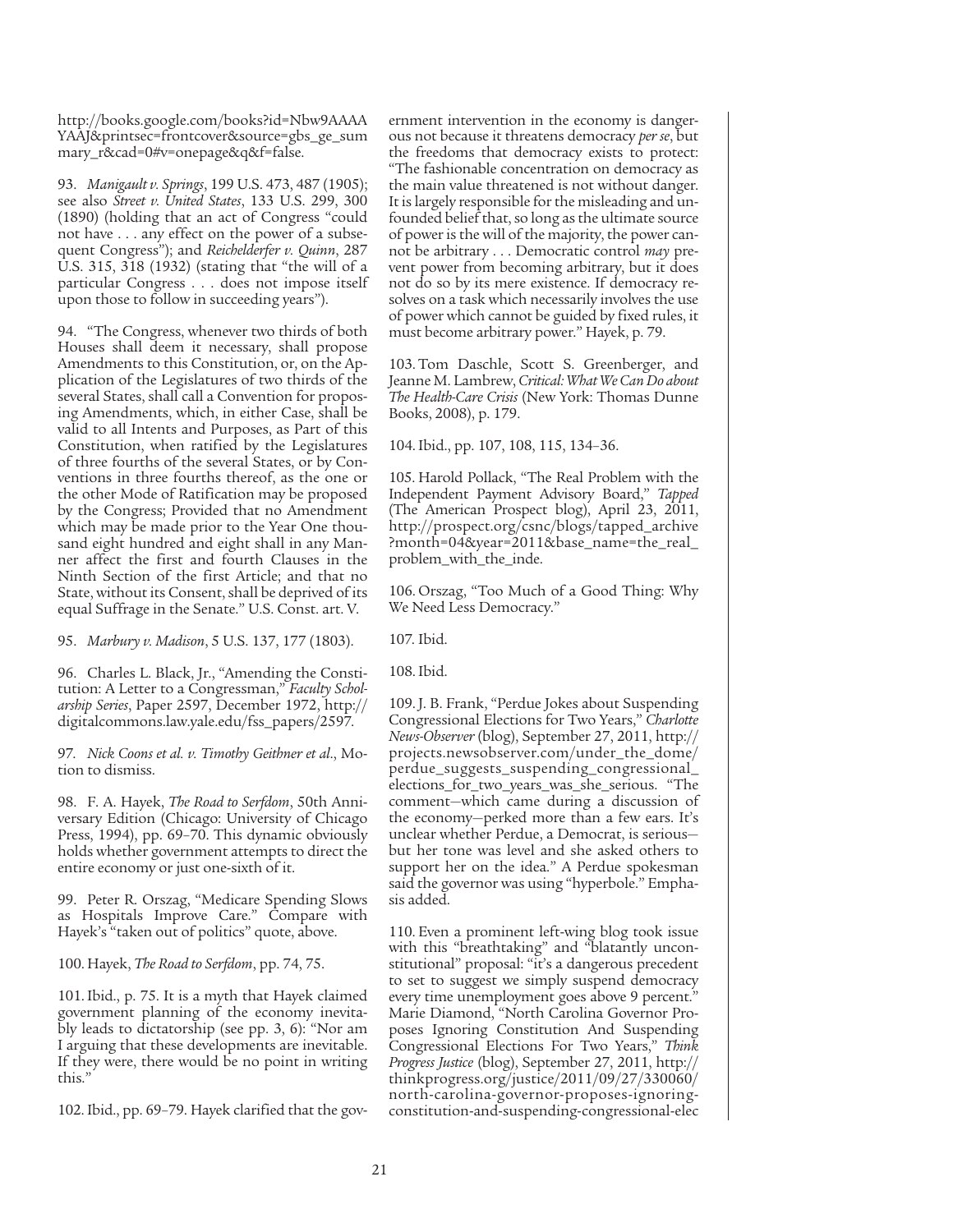tions-for-two-years/.

111. U.S. Office of Management and Budget, "Living within Our Means and Investing in the Future: The President's Plan for Economic Growth and Deficit Reduction," September 2011, pp. 39–40, http://www.whitehouse.gov/sites/default/ files/omb/budget/fy2012/assets/jointcommit teereport.pdf.

112. See Goldwater Institute, "*Coons v. Geithner* (Federal Health Care Lawsuit)," goldwaterinsti tute.org, August 12, 2010, http://goldwaterinsti tute.org/article/coons-v-geithner-federal-healthcare-lawsuit.

113. See, for example, Jennifer Haberkorn, "Dem-

ocrats Split on Independent Payment Advisory Board," *Politico*, July 10, 2011, http://www.politico. com/news/stories/0711/58655.html. And see the *U.S Library of Congress: Thomas*, "Bill Summary & Status, 112th Congress (2011–2012), H.R.452, Cosponsors," 2012, http://thomas.loc.gov/cgi-bin/ bdquery/z?d112:HR00452:@@@P.

114. United States House of Representatives, Office of the Clerk, "Final Vote Results for Roll Call 126," March 22, 2012, http://clerk.house. gov/evs/2012/roll126.xml. United States House of Representatives, Office of the Clerk, "Final Vote Results For Roll Call 14," January 19, 2011, http://clerk.house.gov/evs/2011/roll014.xml; *U.S. Library of Congress: Thomas*, "Bill Summary and Status, 112th Congress.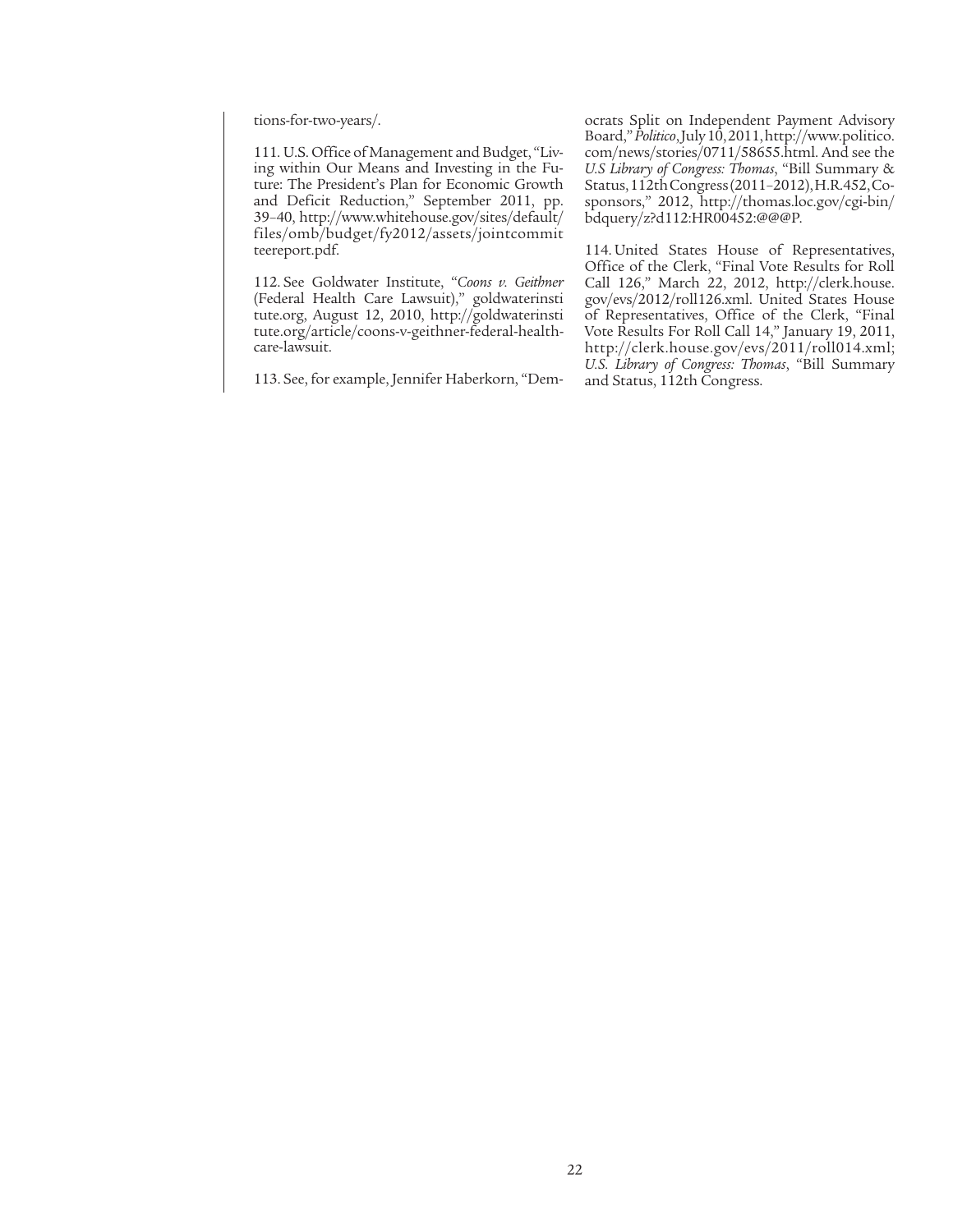### **RELATED STUDIES FROM THE CATO INSTITUTE**

**Reforming Medical Malpractice Liability through Contract** by Michael F. Cannon, Working Paper no. 3 (November 12, 2010)

**The Massachusetts Health Plan: Much Pain, Little Gain** by Aaron Yelowitz and Michael F. Cannon, Policy Analysis no. 657 (January 19, 2010)

**Obama's Prescription for Low-Wage Workers: High Implicit Taxes, Higher Premiums** by Michael F. Cannon, Policy Analysis no. 656 (January 13, 2010)

**Yes, Mr. President: A Free Market Can Fix Health Care** by Michael F. Cannon, Policy Analysis no. 650 (October 21, 2009)

**All the President's Mandates: Compulsory Health Insurance Is a Government Takeover** by Michael F. Cannon, Briefing Paper no. 114 (September 23, 2009)

**Fannie Med? Why a "Public Option" Is Hazardous to Your Health** by Michael F. Cannon, Policy Analysis no. 642 (July 27, 2009)

**A Better Way to Generate and Use Comparative-Effectiveness Research** by Michael F. Cannon, Policy Analysis no. 632 (February 6, 2009)

**Does the Doctor Need a Boss?** by Arnold Kling and Michael F. Cannon, Briefing Paper no. 111 (January 13, 2009)

**Does Barack Obama Support Socialized Medicine?** by Michael F. Cannon, Briefing Paper no. 108 (October 7, 2008)

**Bad Medicine: A Guide to the Real Costs and Consequences of the New Health Care Law** by Michael D. Tanner, White Paper (February 14, 2011)

**Could Mandatory Caps on Medical Malpractice Damages Harm Consumers?** by Shirley Svorny, Policy Analysis no. 685 (October 20, 2011)

**Medical Licensing: An Obstacle to Affordable, Quality Care** by Shirley Svorny, Policy Analysis no. 621 (September 17, 2008)

**ObamaCare: A Bad Deal for Young Adults** by Aaron Yelowitz, Briefing Paper no. 115 (November 5, 2009)

**Health-Status Insurance: How Markets Can Provide Health Security** by John H. Cochrane, Policy Analysis no. 633 (February 18, 2009)

**The Case Against President Obama's Health Care Reform: A Primer for Nonlawyers** by Robert A. Levy, White Paper (April 25, 2011)